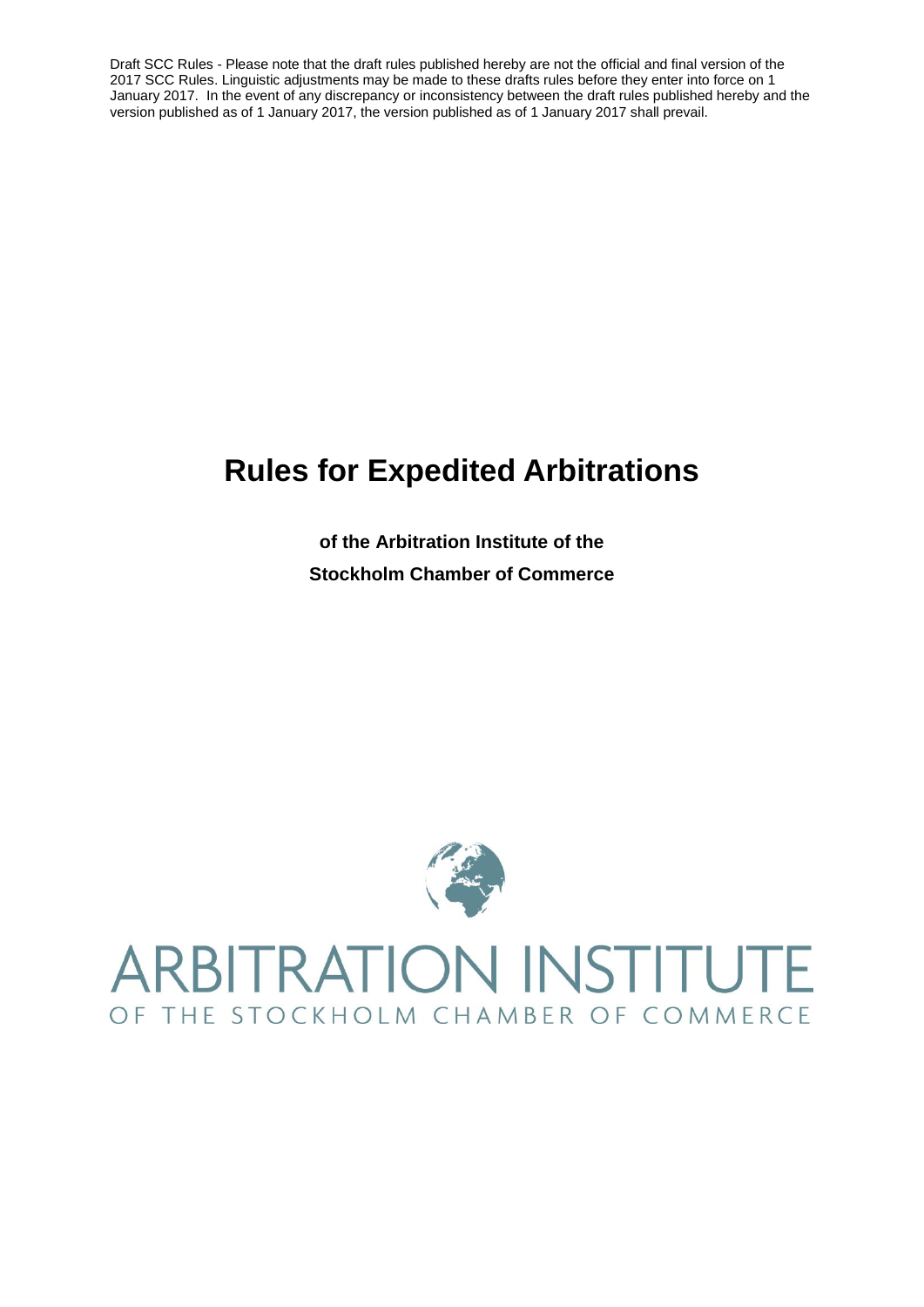#### **MODEL ARBITRATION CLAUSE**

Any dispute, controversy or claim arising out of or in connection with this contract, or the breach, termination or invalidity thereof, shall be finally settled by arbitration in accordance with the Rules for Expedited Arbitrations of the Arbitration Institute of the Stockholm Chamber of Commerce.

*Recommended additions:*

The seat of arbitration shall be […].

The language to be used in the arbitral proceedings shall be […].

This contract shall be governed by the substantive law of […]..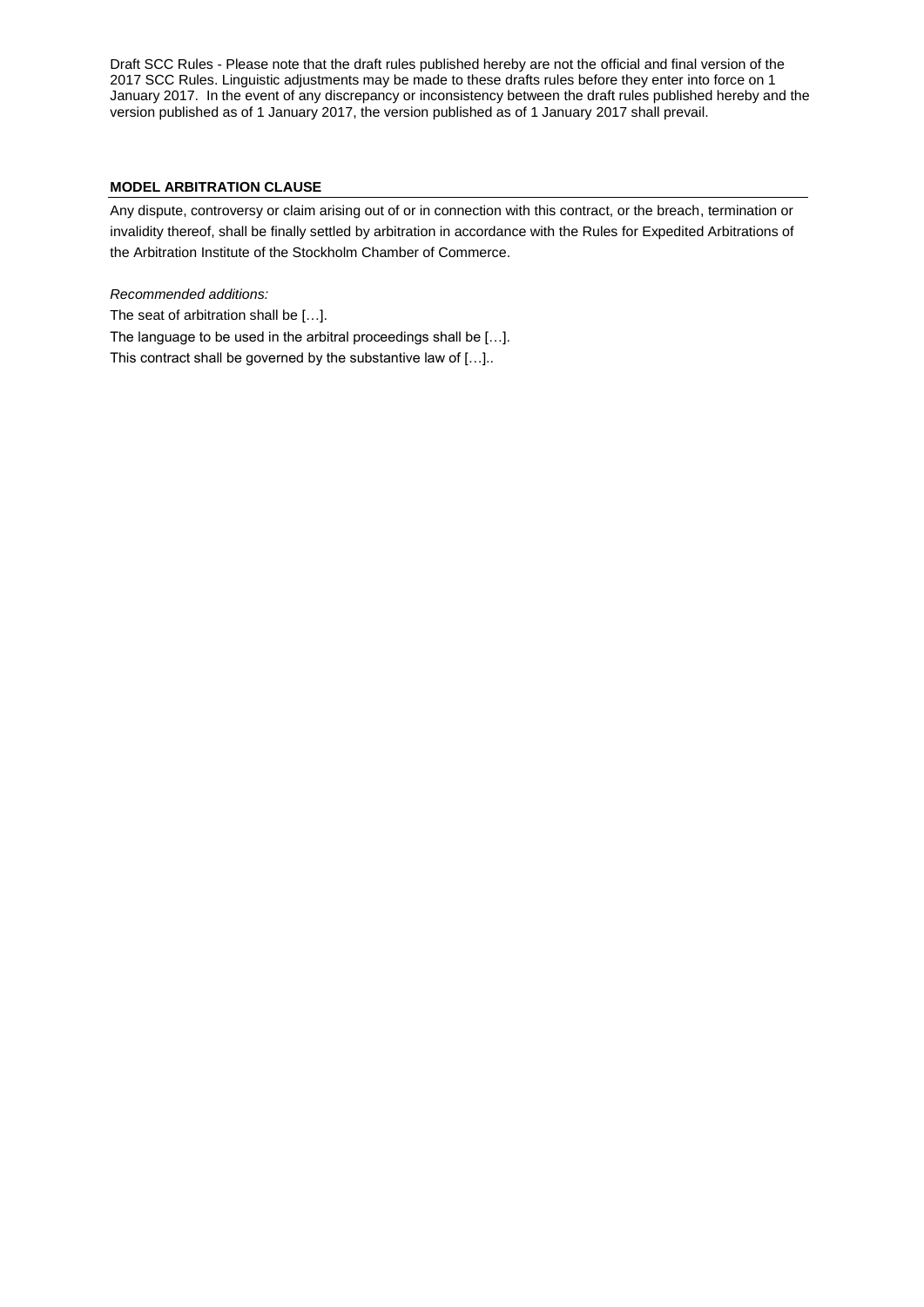#### **RULES FOR EXPEDITED ARBITRATIONS OF THE ARBITRATION INSTITUTE OF THE STOCKHOLM CHAMBER OF COMMERCE**

Adopted by the Stockholm Chamber of Commerce and in force as of [1 January 2017]

Under any arbitration agreement referring to the Rules for Expedited Arbitrations of the Arbitration Institute of the Stockholm Chamber of Commerce (the "Rules for Expedited Arbitrations") the parties shall be deemed to have agreed that the following rules, or such amended rules, in force on the date of the commencement of the arbitration, or the filing of an application for the appointment of an Emergency Arbitrator, shall be applied unless otherwise agreed by the parties.

*The English text prevails over other language versions.*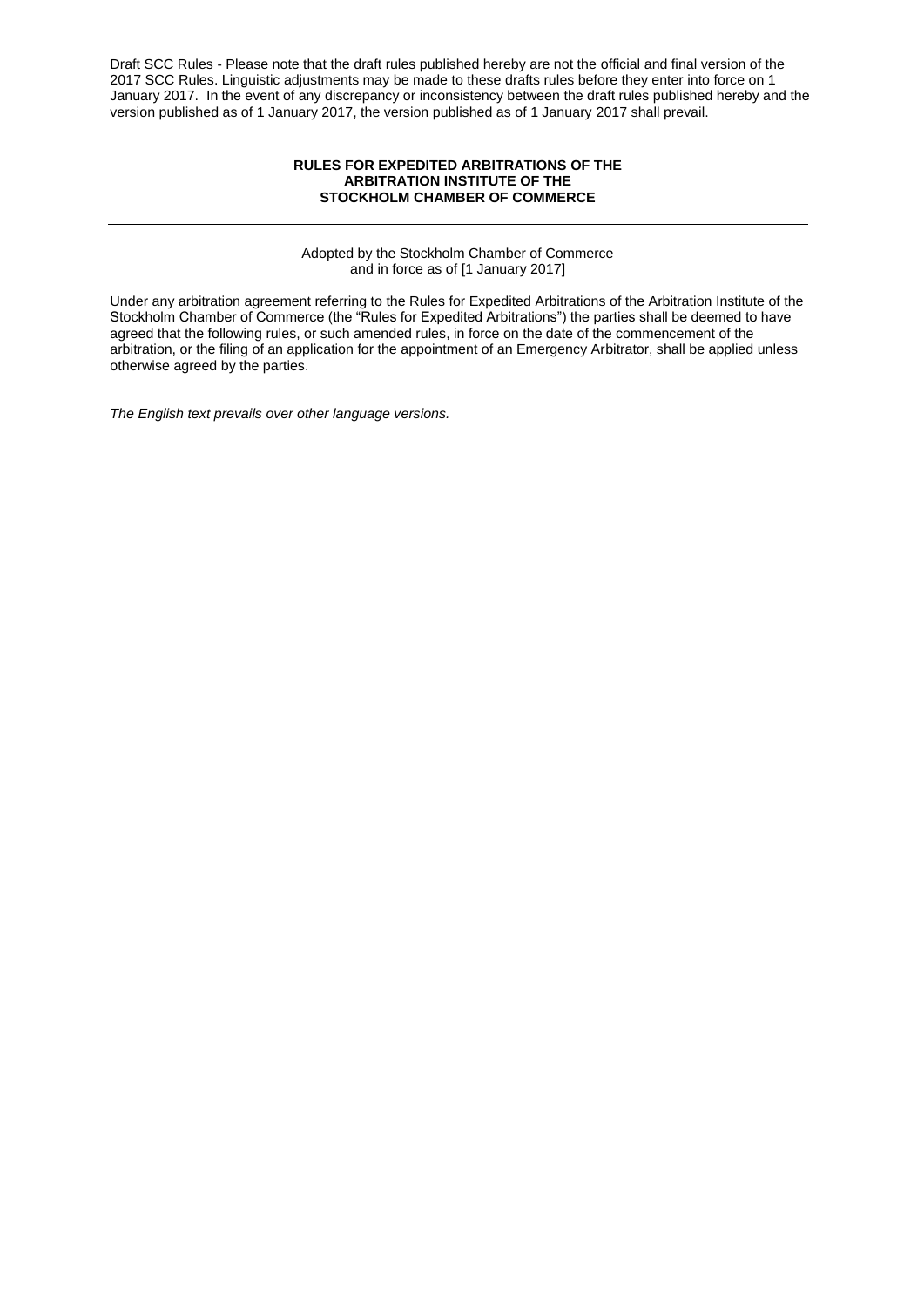#### **Table of Contents**

#### **Arbitration Institute of the Stockholm Chamber of Commerce**

Article 1 About the SCC

#### **General rules**

| Article 2 | General conduct of the participants to the arbitration |
|-----------|--------------------------------------------------------|
| Article 3 | Confidentiality                                        |
| Article 4 | Time periods                                           |
| Article 5 | <b>Notices</b>                                         |

#### **Commencement of proceedings**

| Article 6 | <b>Request for Arbitration</b> |
|-----------|--------------------------------|
|-----------|--------------------------------|

- Article 7 Registration Fee<br>Article 8 Commencement
- Commencement of arbitration
- Article 9 Answer
- Article 10 Request for further details<br>Article 11 Agreement on the applicat
- Article 11 Agreement on the application of the Arbitration Rules<br>Article 12 Decisions by the Board
- Decisions by the Board
- Article 13 Dismissal<br>Article 14 Joinder of
- Article 14 Joinder of additional parties<br>Article 15 Multiple contracts in a single
- Multiple contracts in a single arbitration
- Article 16 Consolidation of arbitrations

#### **The Arbitrator**

| Article 17 | Number of arbitrators            |
|------------|----------------------------------|
| Article 18 | Appointment of Arbitrator        |
| Article 19 | Impartiality and independence    |
| Article 20 | Challenge to Arbitrator          |
| Article 21 | Release from appointment         |
| Article 22 | <b>Replacement of Arbitrator</b> |
|            |                                  |

#### **The proceedings before the Arbitrator**

| Article 23 | Referral to the Arbitrator                 |
|------------|--------------------------------------------|
| Article 24 | Conduct of the arbitration                 |
| Article 25 | Administrative secretary of the Arbitrator |
| Article 26 | Seat of arbitration                        |
| Article 27 | Language                                   |
| Article 28 | Applicable law                             |
| Article 29 | Case management conference and timetable   |
| Article 30 | Written submissions                        |
| Article 31 | Amendments                                 |
| Article 32 | Evidence                                   |
| Article 33 | Hearings                                   |
| Article 34 | Witnesses                                  |
| Article 35 | Experts appointed by the Arbitrator        |
| Article 36 | Default                                    |
| Article 37 | Waiver                                     |
| Article 38 | Interim measures                           |
| Article 39 | Security for costs                         |
| Article 40 | Summary procedure                          |
| Article 41 | Close of proceedings                       |

#### **Awards and decisions**

| Article 42 | Making of awards |
|------------|------------------|
|------------|------------------|

- Article 43 Time limit for final award<br>Article 44 Separate award
- Separate award
- Article 45 Settlement or other grounds for termination of the arbitration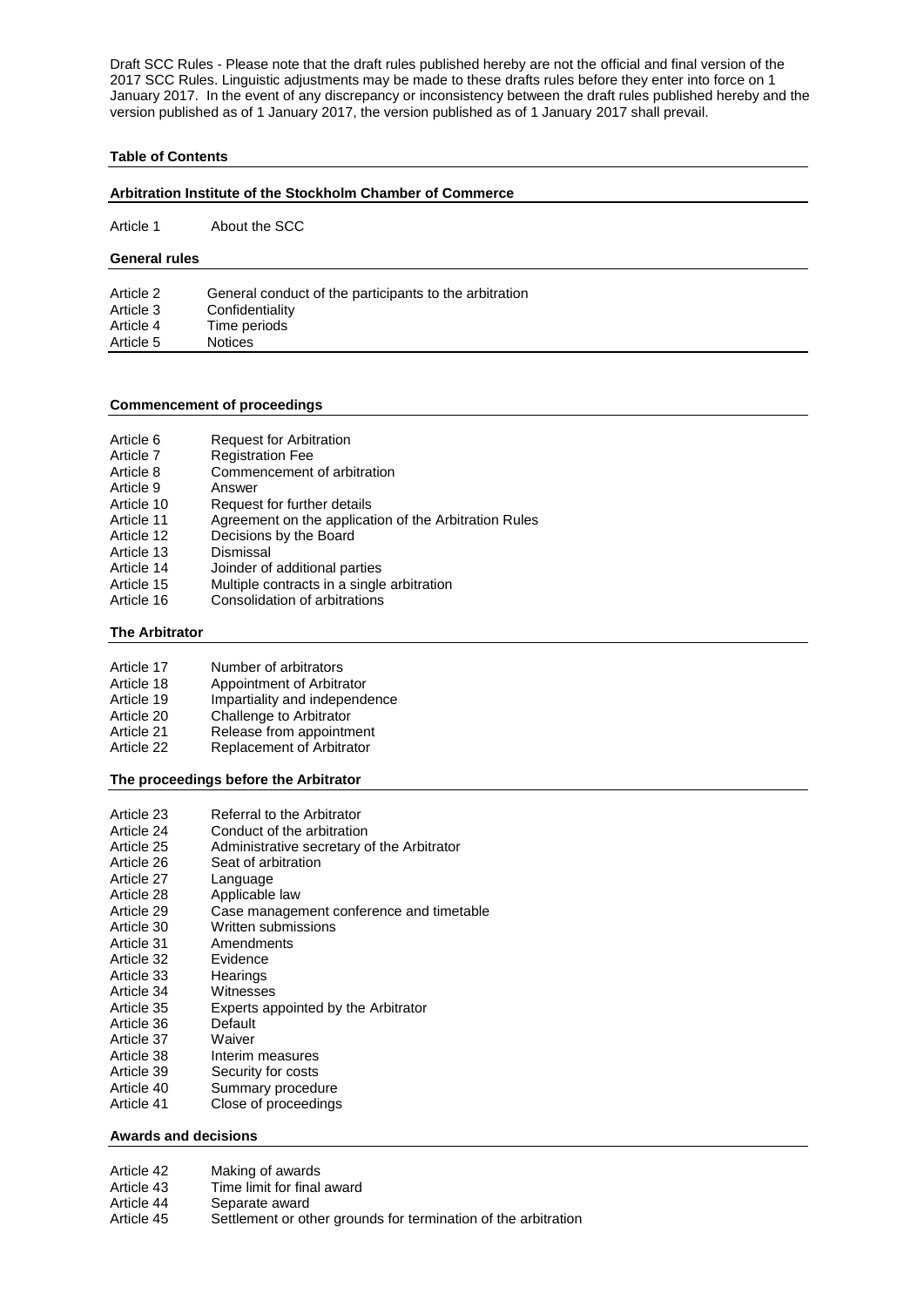| Article 46 | Effect of an award                        |
|------------|-------------------------------------------|
| Article 47 | Correction and interpretation of an award |
| Article 48 | Additional award                          |

#### **Costs of the Arbitration**

| Article 49 | Costs of the Arbitration  |
|------------|---------------------------|
| Article 50 | Costs incurred by a party |
| Article 51 | Advance on Costs          |

#### **Miscellaneous**

Article 52 Exclusion of liability

#### **APPENDIX I – ORGANISATION**

| Article 1 | About the SCC                    |
|-----------|----------------------------------|
| Article 2 | Function of the SCC              |
| Article 3 | The Board                        |
| Article 4 | Appointment of the Board         |
| Article 5 | Removal of a member of the Board |
| Article 6 | Function of the Board            |
| Article 7 | Decisions by the Board           |
| Article 8 | The Secretariat                  |
| Article 9 | Procedures                       |
|           |                                  |

#### **APPENDIX II – EMERGENCY ARBITRATOR**

- Article 2 Application for the appointment of an Emergency Arbitrator<br>Article 3 Notice
- 
- Article 3<br>Article 4 Appointment of the Emergency Arbitrator
- Article 5 Seat of the emergency proceedings
- Article 6 Referral to the Emergency Arbitrator
- Article 7 Conduct of the emergency proceedings
- Article 8 Emergency decisions on interim measures
- Article 9 Binding effect of emergency decisions
- Article 10 Costs of the emergency proceedings

#### **APPENDIX III – SCHEDULE OF COSTS**

#### **Arbitration Costs**

| Article 1 | <b>Registration Fee</b> |
|-----------|-------------------------|
| Article 2 | Fee of the Arbitrator   |
| Article 3 | Administrative Fee      |
| Article 4 | Expenses                |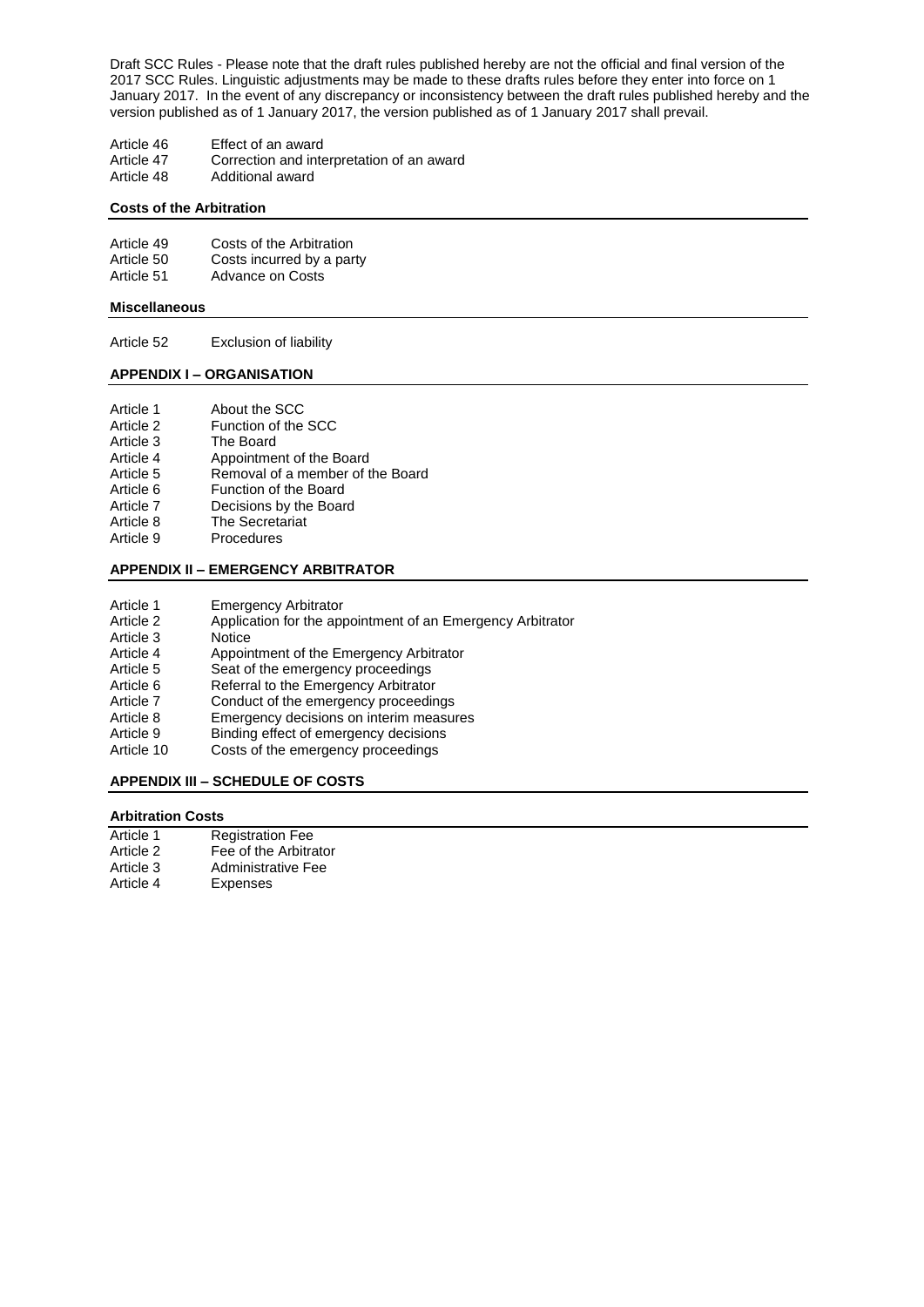#### **RULES FOR EXPEDITED ARBITRATIONS OF THE ARBITRATION INSTITUTE OF THE STOCKHOLM CHAMBER OF COMMERCE**

#### **Arbitration Institute of the Stockholm Chamber of Commerce**

#### **Article 1 About the SCC**

The Arbitration Institute of the Stockholm Chamber of Commerce (the "SCC") is the body responsible for the administration of disputes in accordance with the "SCC Rules"; the Arbitration Rules of the Arbitration Institute of the Stockholm Chamber of Commerce (the "Arbitration Rules") and the Rules for Expedited Arbitrations of the Stockholm Chamber of Commerce (the "Rules for Expedited Arbitrations"), and other procedures or rules agreed upon by the parties. The SCC is composed of a board of directors (the "Board") and a secretariat (the "Secretariat"). Detailed provisions regarding the organisation of the SCC are set out in Appendix I.

#### **General Rules**

#### **Article 2 General conduct of the participants to the arbitration**

- (1) Throughout the proceedings, the SCC, the Arbitrator and the parties shall act in an efficient and expeditious manner.
- (2) In all matters not expressly provided for in these Rules, the SCC, the Arbitrator and the parties shall act in the spirit of these Rules and shall make every reasonable effort to ensure that any award is legally enforceable.

#### **Article 3 Confidentiality**

Unless otherwise agreed by the parties, the SCC, the Arbitrator and any administrative secretary of the Arbitrator shall maintain the confidentiality of the arbitration and the award.

#### **Article 4 Time periods**

The Board may, on application by either party or on its own motion, extend any time period set by the SCC for a party to comply with a particular direction.

#### **Article 5 Notices**

- (1) Any notice or other communication from the Secretariat or the Board shall be delivered to the last known address of the addressee.
- (2) Any notice or other communication shall be delivered by courier or registered mail, e-mail or any other means that records the sending of the communication.
- (3) A notice or communication sent in accordance with paragraph (2) shall be deemed to have been received by the addressee on the date it would normally have been received given the means of communication used.
- (4) This article shall apply equally to any communications from the Arbitrator.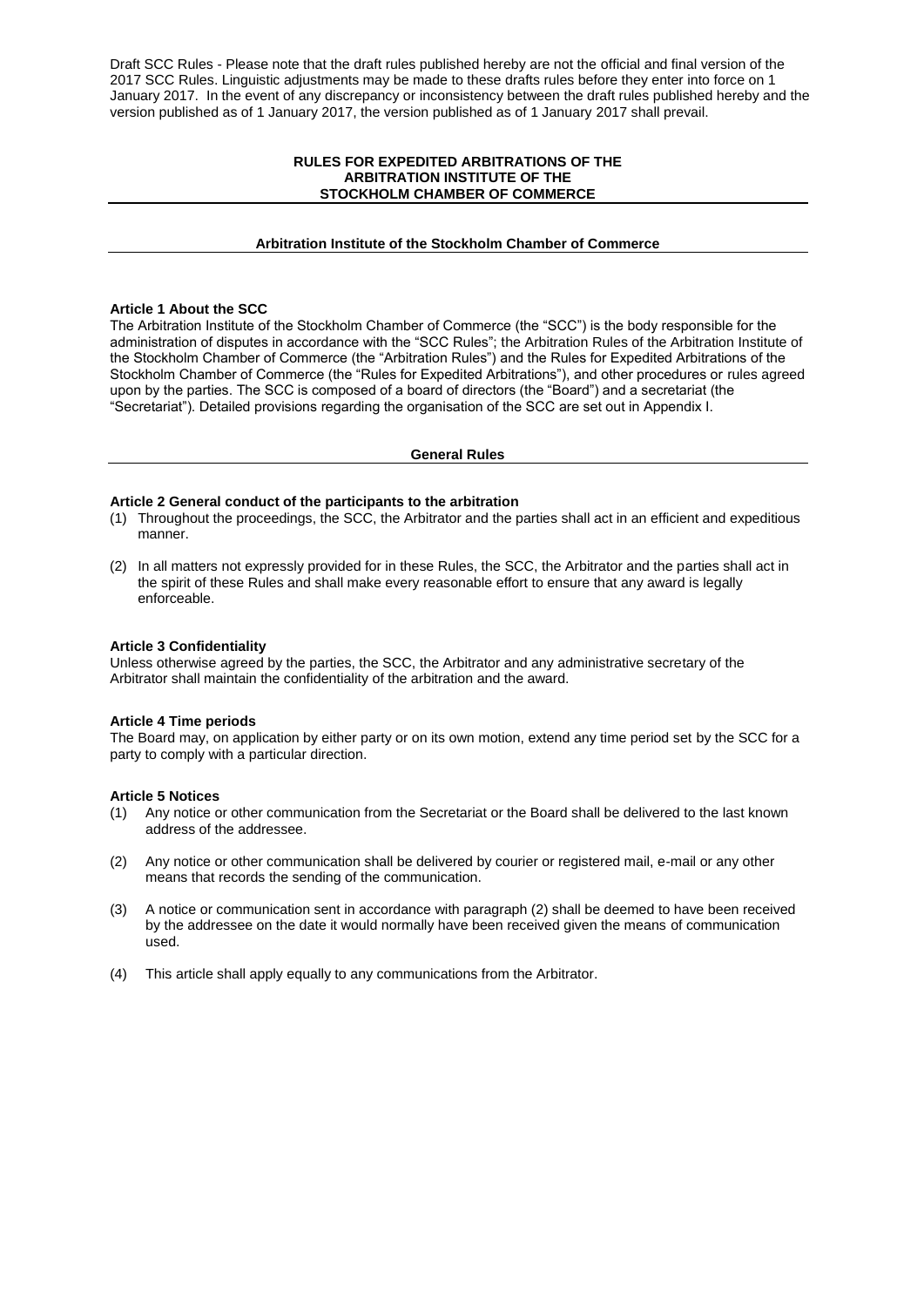#### **Commencement of proceedings**

#### **Article 6 Request for Arbitration**

The Request for Arbitration, which also constitutes the Statement of Claim, shall include:

- (i) a statement of the names, addresses, telephone and facsimile numbers and e-mail addresses of the parties and their counsel;
- (ii) the specific relief sought, including an estimate of the monetary value of the claims;
- (iii) the factual and legal basis the Claimant relies on:
- (iv) any evidence the Claimant relies on;
- $(v)$  a copy or description of the arbitration agreement or clause under which the dispute is to be settled; (vi) where claims are made under more than one arbitration agreement, an indication of the arbitration
- agreement under which each claim is made; and
- (vii) comments on the seat of arbitration.

#### **Article 7 Registration Fee**

- (1) Upon filing the Request for Arbitration, the Claimant shall pay a Registration Fee. The amount of the Registration Fee shall be determined in accordance with the Schedule of Costs (Appendix III) in force on the date the Request for Arbitration is filed.
- (2) If the Registration Fee is not paid upon filing the Request for Arbitration, the Secretariat shall set a time period within which the Claimant shall pay the Registration Fee. If the Registration Fee is not paid within this time period, the Secretariat shall dismiss the Request for Arbitration.

#### **Article 8 Commencement of arbitration**

Arbitration shall be deemed to commence on the date the SCC receives the Request for Arbitration.

#### **Article 9 Answer**

- (1) The Secretariat shall send a copy of the Request for Arbitration and any attached documents to the Respondent. The Secretariat shall set a time period within which the Respondent shall submit an Answer to the SCC. The Answer, which also constitutes the Statement of Defence, shall include:
	- (i) any objections concerning the existence, validity or applicability of the arbitration agreement; failure to object shall preclude the Respondent from raising such objections at a later stage of the proceedings;
	- (ii) a statement whether, and to what extent, the Respondent admits or denies the relief sought by the Claimant;
	- (iii) the factual and legal basis the Respondent relies on;
	- (iv) any counterclaim or set-off and the grounds on which it is based, including an estimate of the monetary value thereof;
	- (v) where counterclaims or set-offs are made under more than one arbitration agreement, an indication of the arbitration agreement under which each counterclaim or set-off is made;
	- (vi) any evidence the Respondent relies on; and
	- (vii) comments on the seat of arbitration.
- (2) The Secretariat shall send a copy of the Answer to the Claimant. The Claimant may be given an opportunity to submit comments on the Answer, having regard to the circumstances of the case.
- (3) Failure by the Respondent to submit an Answer shall not prevent the arbitration from proceeding.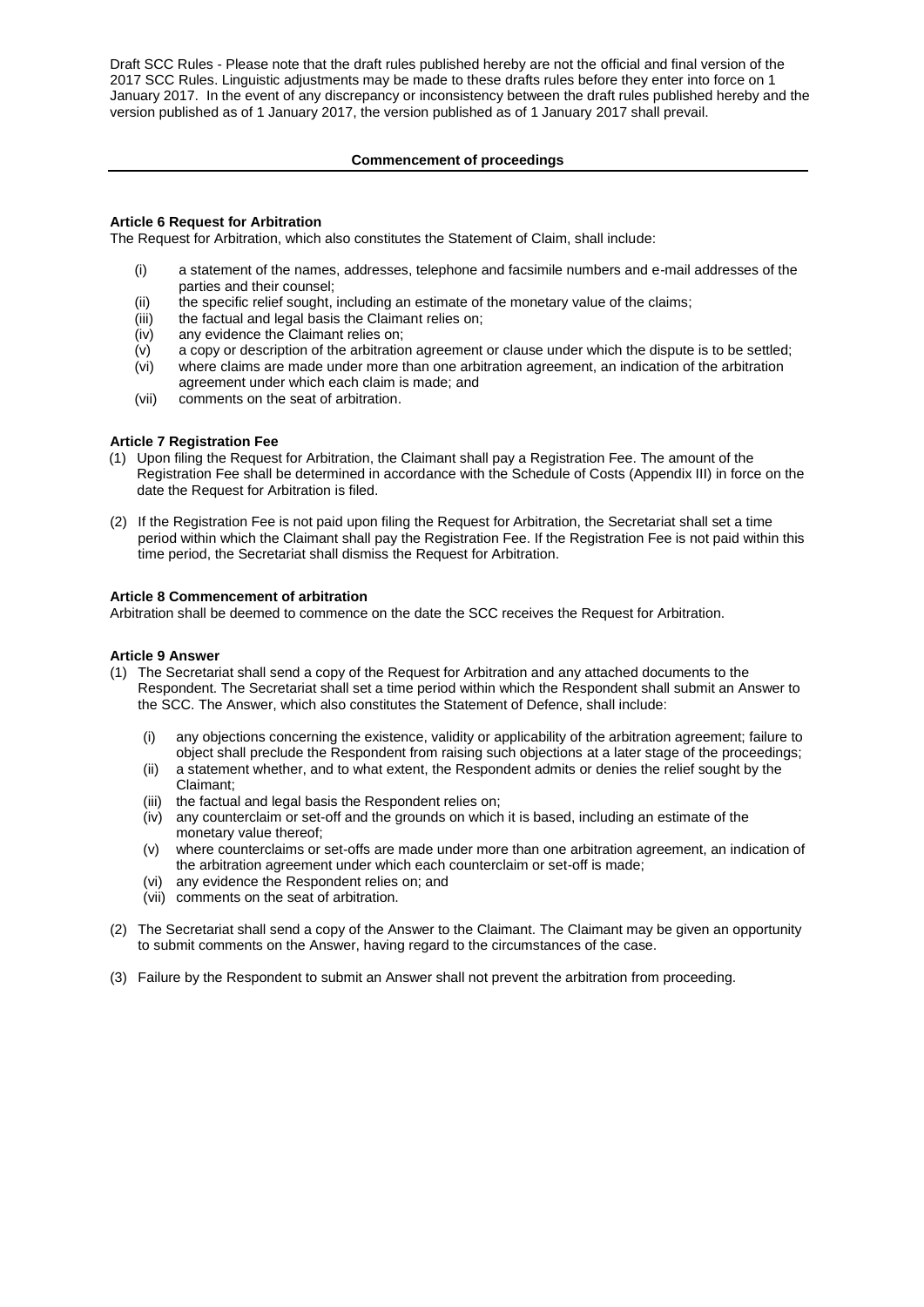#### **Article 10 Request for further details**

- (1) The Board may request further details from either party regarding any of their written submissions to the SCC.
- (2) If the Claimant fails to comply with a request for further details, the Board may dismiss the case.
- (3) If the Respondent fails to comply with a request for further details regarding its counterclaim or set-off, the Board may dismiss the counterclaim or set-off.
- (4) Failure by the Respondent to otherwise comply with a request for further details shall not prevent the arbitration from proceeding.

#### **Article 11 Agreement on the application of the Arbitration Rules**

After receiving the Answer, and prior to the appointment of the Arbitrator, the SCC may invite the parties to agree to apply the Arbitration Rules with either a sole or three arbitrator(s), having regard to the complexity of the case, the amount in dispute and any other relevant circumstances.

#### **Article 12 Decisions by the Board**

The Board takes decisions as provided under these Rules, including deciding:

- (i) whether the SCC manifestly lacks jurisdiction over the dispute pursuant to Article 13 (i);
- (ii) whether to grant a request for joinder pursuant to Article 14;<br>(iii) whether claims made under multiple contracts shall proceed
- whether claims made under multiple contracts shall proceed in a single arbitration pursuant to Article  $15<sup>5</sup>$
- (iv) whether to consolidate cases pursuant to Article 16;
- $(v)$  on any appointment of arbitrator pursuant to Article 18;
- (vi) on any challenge to an arbitrator pursuant to Article 20;
- (vii) on the seat of arbitration pursuant to Article 26; and
- (viii) on the Advance on Costs pursuant to Article 51.

#### **Article 13 Dismissal**

The Board shall dismiss a case, in whole or in part, if:

- (i) the SCC manifestly lacks jurisdiction over the dispute; or
- (ii) the Advance on Costs is not paid pursuant to Article 51.

#### **Article 14 Joinder of additional parties**

- (1) A party to the arbitration may request the Board to join one or more additional parties to the arbitration.
- (2) The Request for Joinder shall be made as early as possible. A Request for Joinder made after the submission of the Answer will not be considered, unless the Board decides otherwise. Articles 6 and 7 shall apply *mutatis mutandis* to the Request for Joinder.
- (3) Arbitration against the additional party shall be deemed to commence on the date the SCC received the Request for Joinder.
- (4) The Secretariat shall set a time period within which the additional party shall submit an Answer to the Request for Joinder. Article 9 applies *mutatis mutandis* to the Answer to the Request for Joinder.
- (5) The Board may decide to join one or more additional parties provided that the SCC does not manifestly lack jurisdiction over the dispute between the parties, including any additional party requested to be joined to the Arbitration, pursuant to Article 13 (i).
- (6) In deciding whether to grant the Request for Joinder where claims are made under more than one arbitration agreement, the Board shall consult with the parties and shall have regard to subparagraphs (i)- (iv) in Article 15 (3).
- (7) In all cases where the Board decides to grant the Request for Joinder, any decision as to the Arbitrator's jurisdiction over any party joined to the arbitration shall be made by the Arbitrator.
- (8) Where the Board decides to grant the request for joinder and the additional party does not agree to any Arbitrator already appointed, the Board may release the Arbitrator and make an appointment in accordance with Article 18 (2)-(4), unless all parties, including the additional party, agree on a different procedure for the appointment of the Arbitrator.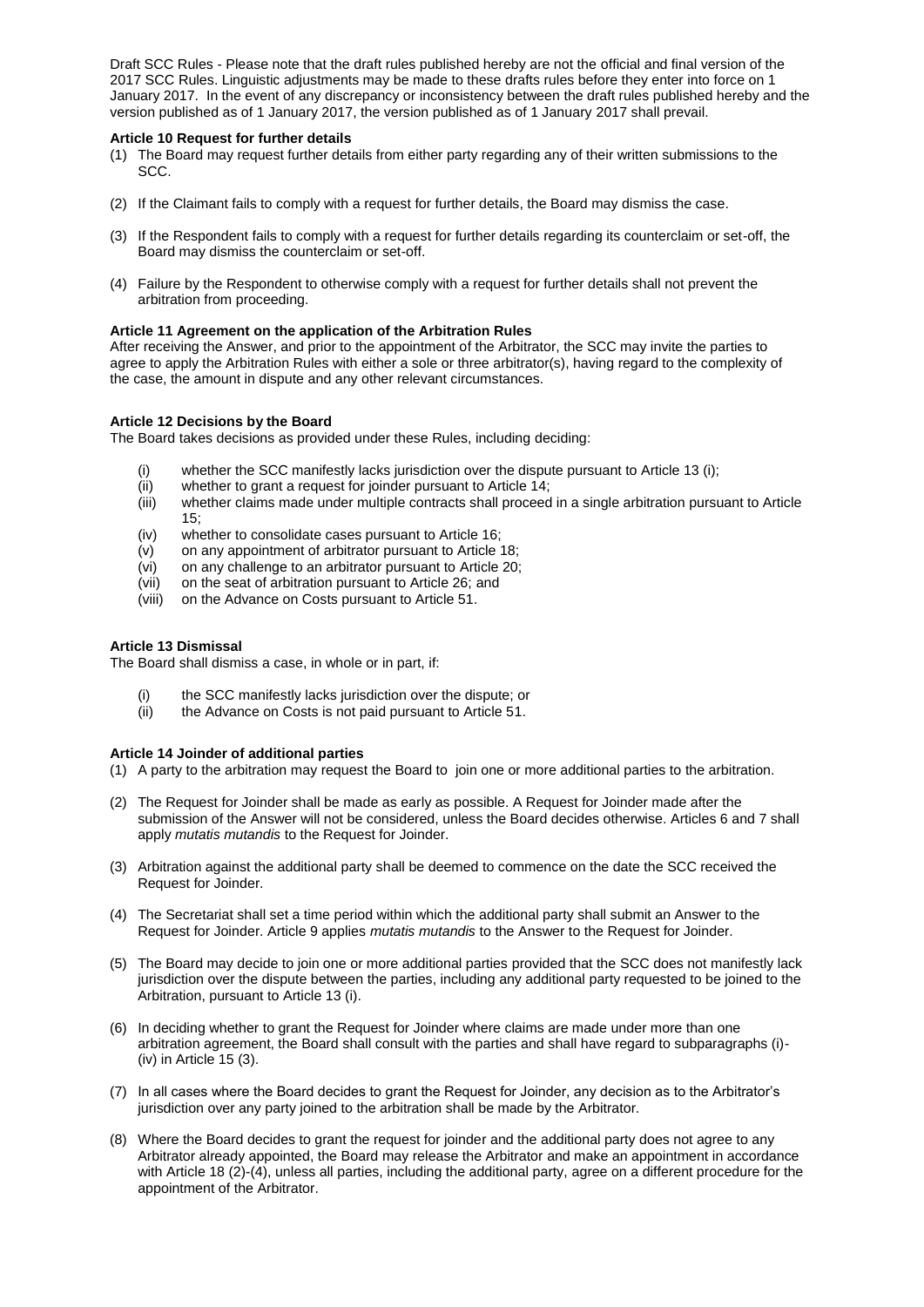#### **Article 15 Multiple contracts in a single arbitration**

- (1) Parties may make claims arising out of or in connection with more than one contract in a single arbitration.
- (2) If any party raises any objections as to whether all of the claims made against it may be determined in a single arbitration, the claims may proceed in a single arbitration provided that the SCC does not manifestly lack jurisdiction over the dispute between the parties pursuant to Article 13 (i).
- (3) In deciding whether the claims shall proceed in a single arbitration, the Board shall consult with the parties and shall have regard to:
	- (i) whether the arbitration agreements under which the claims are made are compatible;
	- (ii) whether the relief sought arises out of the same transaction or series of transactions;
	- (iii) the efficiency and expeditiousness of the proceedings; and
	- (iv) any other relevant circumstances.
- (4) In all cases where the Board decides that the claims may proceed in a single arbitration, any decision as to the Arbitrator's jurisdiction over the claims shall be made by the Arbitrator.

#### **Article 16 Consolidation of arbitrations**

- (1) At the request of a party the Board may decide to consolidate a newly commenced arbitration with a pending arbitration, if:
	- (i) the parties agree to consolidate;
	- (ii) all the claims are made under the same arbitration agreement; or
	- (iii) where the claims are made under more than one arbitration agreement, the relief sought arises out of the same transaction or series of transactions and the Board considers the arbitration agreements to be compatible.
- (2) In deciding whether to consolidate, the Board shall consult with the parties and the Arbitrator and shall have regard to:
	- (i) the stage of the pending arbitration;
	- (ii) the efficiency and expeditiousness of the proceedings; and
	- (iii) any other relevant circumstances.
- (3) Where the Board decides to consolidate, the Board may release any Arbitrator already appointed.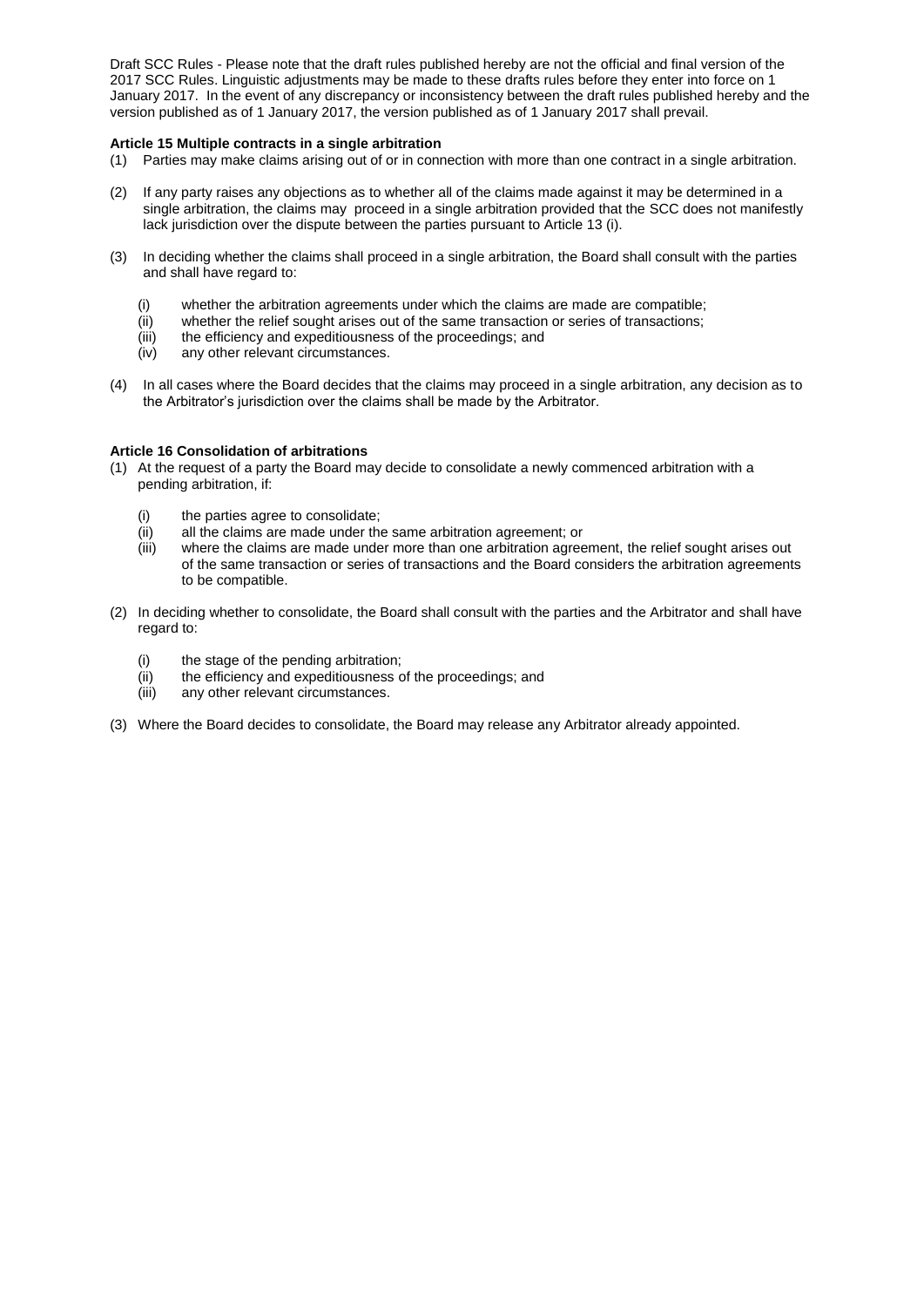#### **The Arbitrator**

#### **Article 17 Number of Arbitrators**

The arbitration shall be decided by a sole Arbitrator.

#### **Article 18 Appointment of Arbitrator**

(1) The parties may agree on a procedure for appointment of the Arbitrator.

- (2) Where the parties have not agreed on a procedure, or if the Arbitrator has not been appointed within the time period agreed by the parties or, where the parties have not agreed on a time period, within the time period set by the Board, the appointment shall be made pursuant to paragraphs (3)–(5).
- (3) The parties shall be given 10 days to jointly appoint the Arbitrator. If the parties fail to appoint the Arbitrator within this time, the Board shall make the appointment.
- (4) If the parties are of different nationalities, the Arbitrator shall be of a different nationality than the parties, unless the parties have agreed otherwise or the Board otherwise deems it appropriate.
- (5) When appointing the Arbitrator, the Board shall consider the nature and circumstances of the dispute, the applicable law, the seat and language of the arbitration and the nationality of the parties.

#### **Article 19 Impartiality, independence and availability**

- (1) The Arbitrator must be impartial and independent.
- (2) Before being appointed, a prospective arbitrator shall disclose any circumstances that may give rise to justifiable doubts as to the prospective arbitrator's impartiality or independence.
- (3) Once appointed, the Arbitrator shall submit to the Secretariat a signed statement of acceptance, availability, impartiality and independence disclosing any circumstances that may give rise to justifiable doubts as to the Arbitrator's impartiality or independence. The Secretariat shall send a copy of the statement of acceptance, availability, impartiality and independence to the parties.
- (4) The Arbitrator shall immediately inform the parties in writing if any circumstances that may give rise to justifiable doubts as to the Arbitrator's impartiality or independence arise during the course of the arbitration.

#### **Article 20 Challenge to Arbitrator**

- (1) A party may challenge the Arbitrator if circumstances exist that give rise to justifiable doubts as to the Arbitrator's impartiality or independence or if the Arbitrator does not possess the qualifications agreed by the parties.
- (2) A party wishing to challenge the Arbitrator shall submit a written statement to the Secretariat stating the reasons for the challenge, within 15 days from the date the circumstances giving rise to the challenge became known to the party. Failure to challenge the Arbitrator within the stipulated time constitutes a waiver of the party's right to make the challenge.
- (3) The Secretariat shall notify the parties and the Arbitrator of the challenge and give them an opportunity to submit comments.
- (4) If the other party agrees to the challenge, the Arbitrator shall resign. In all other cases, the Board shall take the final decision on the challenge.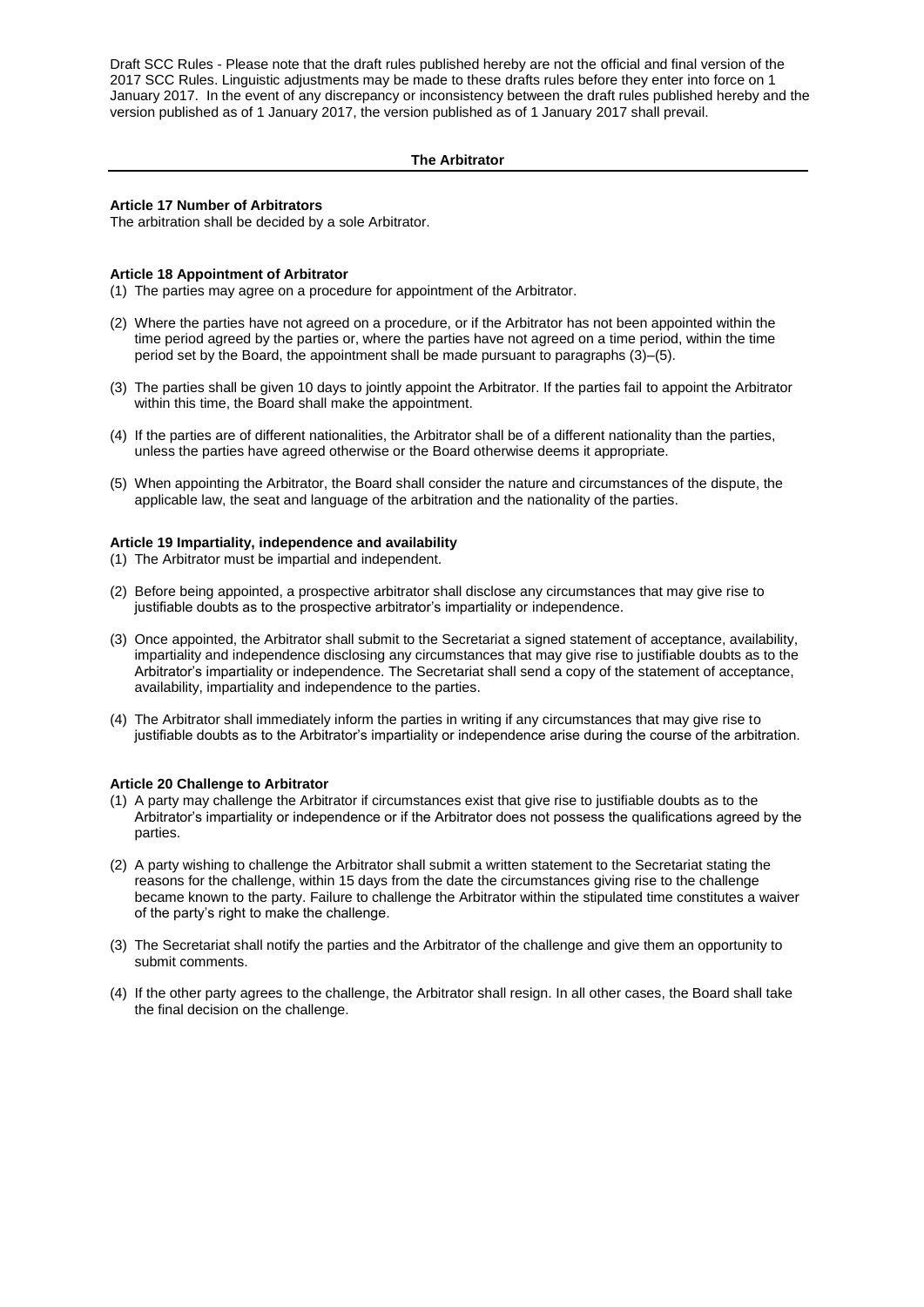#### **Article 21 Release from appointment**

- (1) The Board shall release the Arbitrator from appointment where:
	- (i) the Board accepts the resignation of the Arbitrator;
	- (ii) a challenge to the Arbitrator under Article 20 is sustained; or
	- (iii) the Arbitrator is otherwise unable or fails to perform the Arbitrator's functions.
- (2) Before the Board releases an arbitrator, the Secretariat may give the parties and the Arbitrator an opportunity to submit comments.

#### **Article 22 Replacement of Arbitrator**

- (1) The Board shall appoint a new Arbitrator where the Arbitrator has been released from appointment pursuant to Article 21, or where the Arbitrator has died.
- (2) Where the Arbitrator has been replaced, the new Arbitrator shall decide whether and to what extent the proceedings are to be repeated.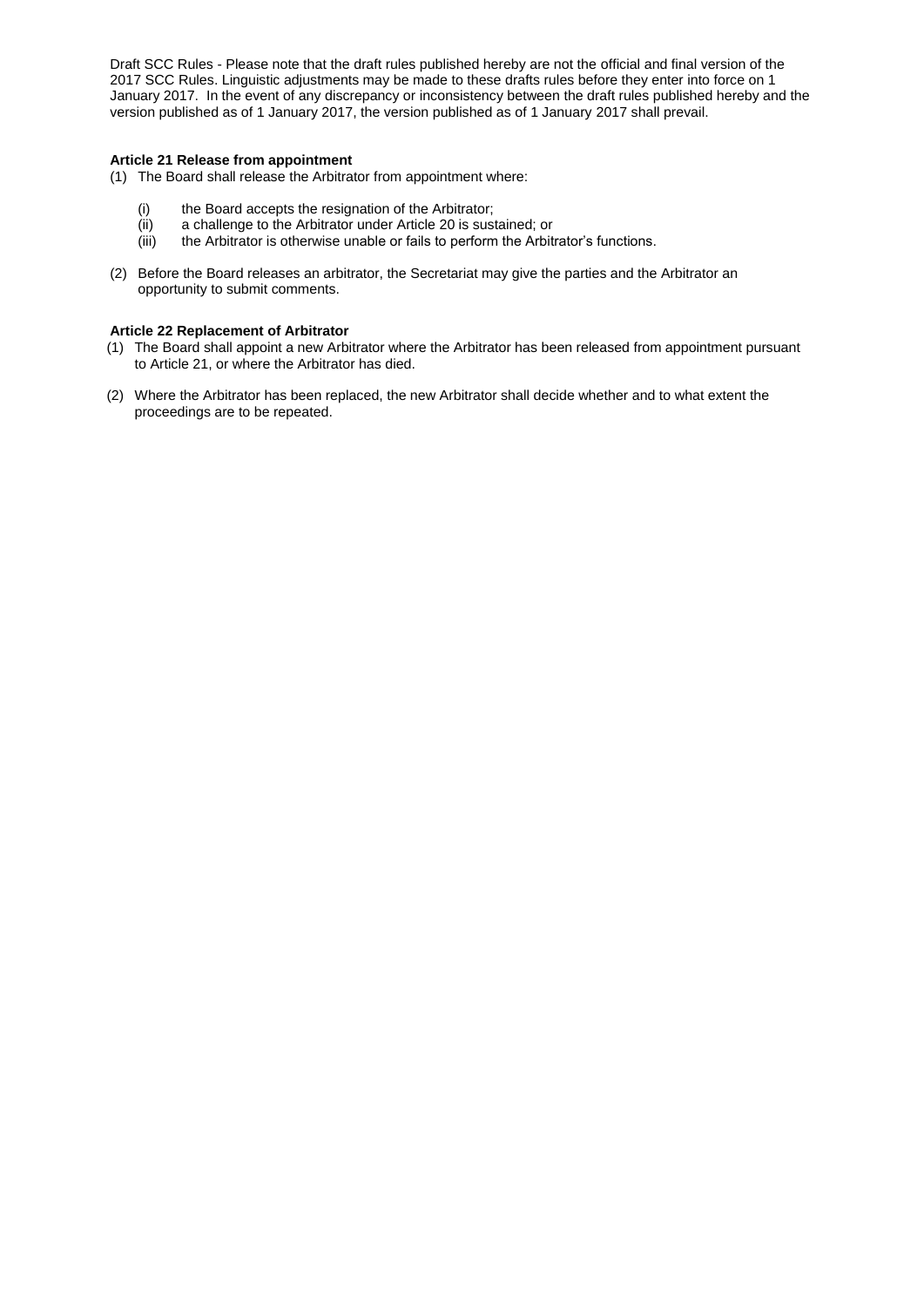#### **The proceedings before the Arbitrator**

#### **Article 23 Referral to the Arbitrator**

When the Arbitrator has been appointed and the Advance on Costs has been paid, the Secretariat shall refer the case to the Arbitrator.

#### **Article 24 Conduct of the arbitration**

- (1) The Arbitrator may conduct the arbitration in such manner as the Arbitrator considers appropriate, subject to these Rules and any agreement between the parties.
- (2) In all cases, the Arbitrator shall conduct the arbitration in an impartial, efficient and expeditious manner, giving each party an equal and reasonable opportunity to present its case, considering at all times the expedited nature of the proceedings.

#### **Article 25 Administrative secretary of the Arbitrator**

- (1) The Arbitrator may at any time during the arbitration submit to the SCC a proposal for the appointment of a specific candidate as administrative secretary. The appointment is subject to the approval of the parties.
- (2) The Arbitrator shall consult the parties regarding the tasks of the administrative secretary. The Arbitrator may not delegate any decision-making authority to the administrative secretary.
- (3) The administrative secretary must be impartial and independent. The Arbitrator shall ensure that the administrative secretary remains impartial and independent at all stages of the arbitration.
- (4) Before being appointed, the proposed administrative secretary shall submit to the SCC a signed statement of availability, impartiality and independence disclosing any circumstances that may give rise to justifiable doubts as to the proposed administrative secretary's impartiality or independence.
- (5) A party may request the removal of the administrative secretary based on the procedure set out in Article 20, which shall apply *mutatis mutandis* to a challenge of an administrative secretary. If the Board removes an administrative secretary, the Arbitrator may propose the appointment of another administrative secretary in accordance with this Article. A request for removal shall not prevent the arbitration from proceeding, unless the Arbitrator decides otherwise.
- (6) Any fee payable to the administrative secretary shall be paid from the fees of the Arbitrator.

#### **Article 26 Seat of arbitration**

- (1) Unless agreed upon by the parties, the Board shall decide the seat of arbitration.
- (2) The Arbitrator may, after consulting the parties, conduct hearings at any place the Arbitrator considers appropriate. The arbitration shall be deemed to have taken place at the seat regardless of any hearing or meeting held elsewhere.
- (3) The award shall be deemed to have been made at the seat of arbitration.

#### **Article 27 Language**

- (1) Unless agreed upon by the parties, the Arbitrator shall determine the language(s) of the arbitration. In so determining, the Arbitrator shall have due regard to all relevant circumstances and shall give the parties an opportunity to submit comments.
- (2) The Arbitrator may request that any documents submitted in languages other than those of the arbitration be accompanied by a translation into the language(s) of the arbitration.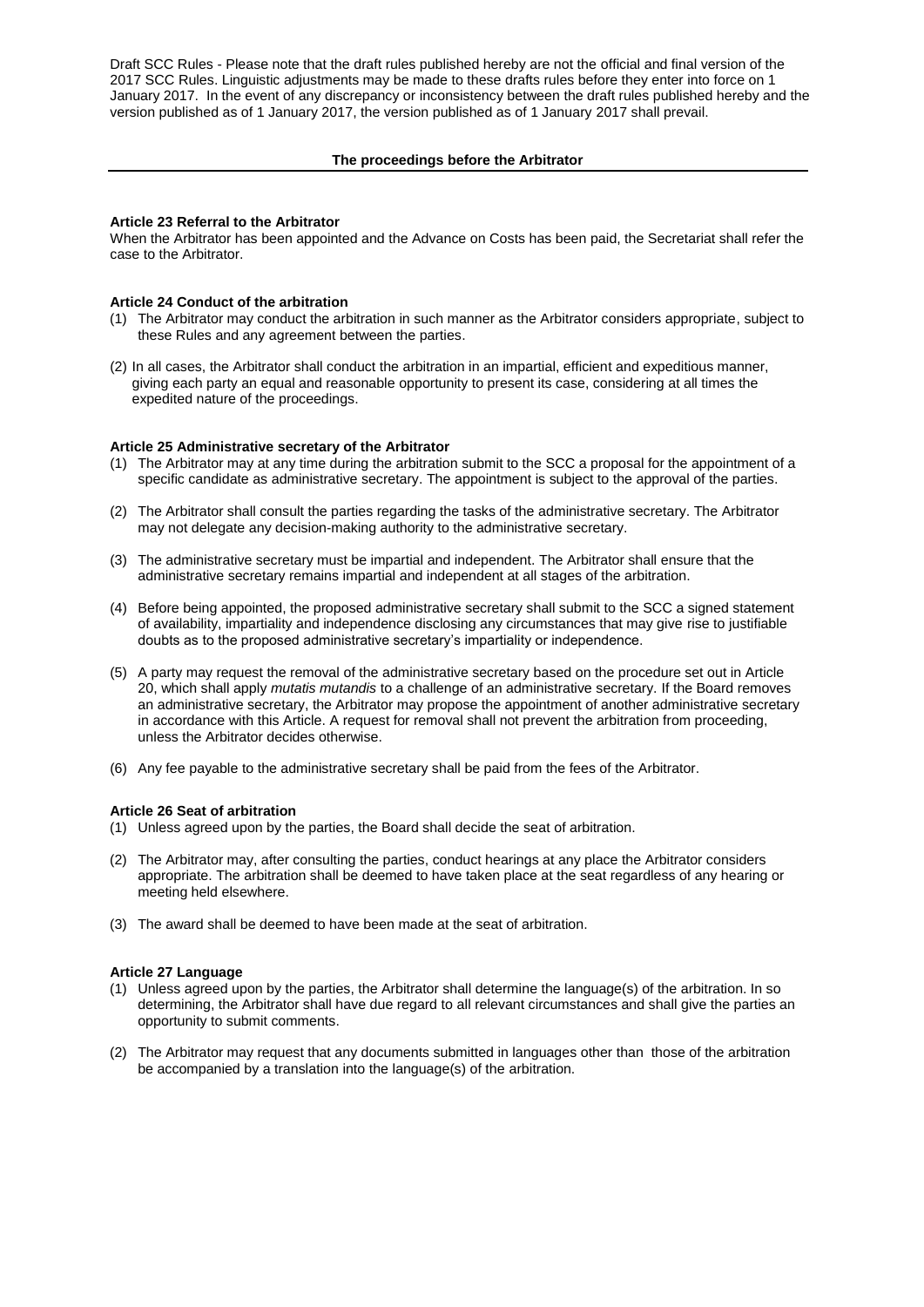#### **Article 28 Applicable law**

- (1) The Arbitrator shall decide the merits of the dispute on the basis of the law(s) or rules of law agreed upon by the parties. In the absence of such agreement, the Arbitrator shall apply the law or rules of law that the Arbitrator considers most appropriate.
- (2) Any designation by the parties of the law of a given state shall be deemed to refer to the substantive law of that state, not to its conflict of laws rules.
- (3) The Arbitrator shall decide the dispute *ex aequo et bono* or as *amiable compositeur* only if the parties have expressly authorised the Arbitrator to do so.

#### **Article 29 Case management conference and timetable**

- (1) After the referral of the case to the Arbitrator, the Arbitrator shall promptly hold a case management conference with the parties to organise, schedule and establish procedures for the conduct of the arbitration.
- (2) The case management conference may be conducted in person or by any other means.
- (3) Having regard to the circumstances of the case, the Arbitrator and the parties shall seek to adopt procedures enhancing the efficiency and expeditiousness of the proceedings.
- (4) During or immediately following the case management conference, and no later than 7 days from the referral of the case to the Arbitrator, the Arbitrator shall seek to establish a timetable for the conduct of the arbitration, including the date for making the award.
- (5) The Arbitrator may, after consulting the parties, hold further case management conferences and issue revised timetables as the Arbitrator deems appropriate. The Arbitrator shall send a copy of the timetable to the parties and to the Secretariat.

#### **Article 30 Written submissions**

- (1) The parties may make one supplementary written submission in addition to the Request for Arbitration and the Answer. In circumstances that the Arbitrator considers to be compelling, the Arbitrator may allow the parties to make further written submissions.
- (2) Written submissions shall be brief and the time limits for submission may not exceed 15 working days, subject to any other time limit that the Arbitrator, for compelling reasons, may determine.
- (3) The Arbitrator may order a party to finally state its claims for relief and the facts and evidence relied on. At the expiration of the time for such statement, the party may not amend its claim for relief nor adduce additional facts or evidence, unless the Arbitrator, for compelling reasons, so permits.

#### **Article 31 Amendments**

At any time prior to the close of proceedings pursuant to Article 41, a party may amend or supplement its claim, counterclaim, defence or set-off provided its case, as amended or supplemented, is still comprised by the arbitration agreement, unless the Arbitrator considers it inappropriate to allow such amendment or supplement having regard to the delay in making it, the prejudice to the other party or any other relevant circumstances.

#### **Article 32 Evidence**

- (1) The admissibility, relevance, materiality and weight of evidence shall be for the Arbitrator to determine.
- (2) The Arbitrator may order a party to identify the documentary evidence it intends to rely on and specify the circumstances intended to be proved by such evidence.
- (3) At the request of a party, or exceptionally on its own motion, the Arbitrator may order a party to produce any documents or other evidence that may be relevant to the case and material to its outcome.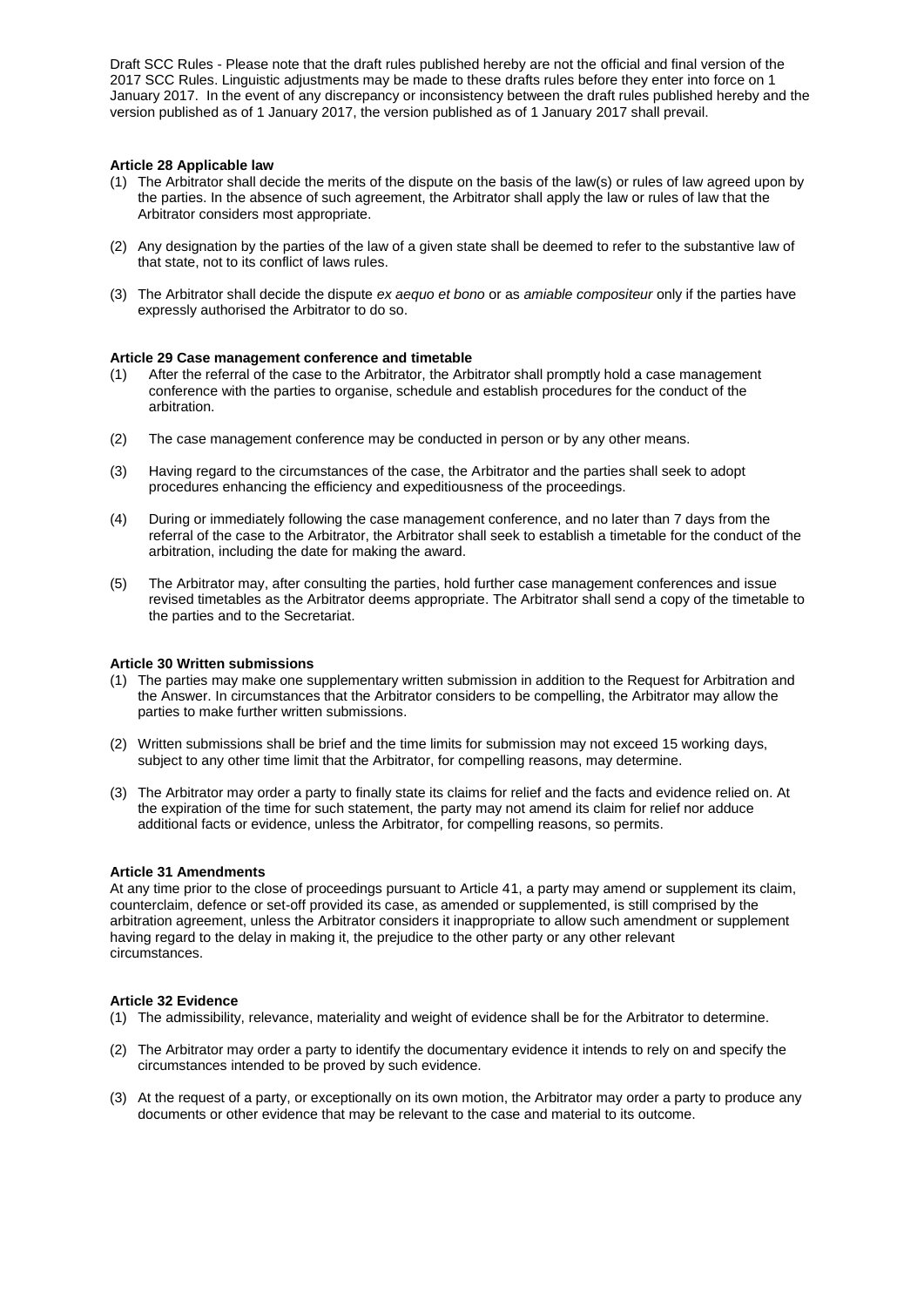#### **Article 33 Hearings**

- (1) A hearing shall be held only at the request of a party and if the Arbitrator considers the reasons for the request to be compelling.
- (2) The Arbitrator shall, in consultation with the parties, determine the date, time and location of any hearing and shall provide the parties with reasonable notice thereof.
- (3) Unless otherwise agreed by the parties, hearings will be held in private.

#### **Article 34 Witnesses**

- (1) In advance of any hearing, the Arbitrator may order the parties to identify each witness or expert they intend to call and specify the circumstances intended to be proved by each testimony.
- (2) The testimony of witnesses or party-appointed experts may be submitted in the form of signed statements.
- (3) Any witness or expert, on whose testimony a party seeks to rely, shall attend a hearing for examination, unless otherwise agreed by the parties.

#### **Article 35 Experts appointed by the Arbitrator**

- (1) After consulting the parties, the Arbitrator may appoint one or more experts to report to the Arbitrator on specific issues set out by the Arbitrator in writing.
- (2) Upon receipt of a report from an expert the Arbitrator has appointed, the Arbitrator shall send a copy of the report to the parties and shall give the parties an opportunity to submit written comments on the report.
- (3) Upon the request of a party, the parties shall be given an opportunity to examine any expert appointed by the Arbitrator at a hearing.

#### **Article 36 Default**

- (1) If a party, without good cause, fails to make a written submission in accordance with Article 30, fails to appear at a hearing, or otherwise fails to avail itself of the opportunity to present its case, the Arbitrator may proceed with the arbitration and make an award.
- (2) If a party, without good cause, fails to comply with any provision of, or requirement under, these Rules or any procedural order given by the Arbitrator, the Arbitrator may draw such inferences as it considers appropriate.

#### **Article 37 Waiver**

A party who, during the arbitration, fails to object without delay to any failure to comply with the arbitration agreement, these Rules or other rules applicable to the proceedings, shall be deemed to have waived the right to object to such failure.

#### **Article 38 Interim measures**

- (1) The Arbitrator may, at the request of a party, grant any interim measures the Arbitrator deems appropriate.
- (2) The Arbitrator may order the party requesting an interim measure to provide appropriate security in connection with the measure.
- (3) An interim measure shall take the form of an order or an award.
- (4) Provisions with respect to interim measures requested before arbitration has commenced, or before a case has been referred to an Arbitrator, are set out in Appendix II.
- (5) A request for interim measures made by a party to a judicial authority is not incompatible with the arbitration agreement or with these Rules.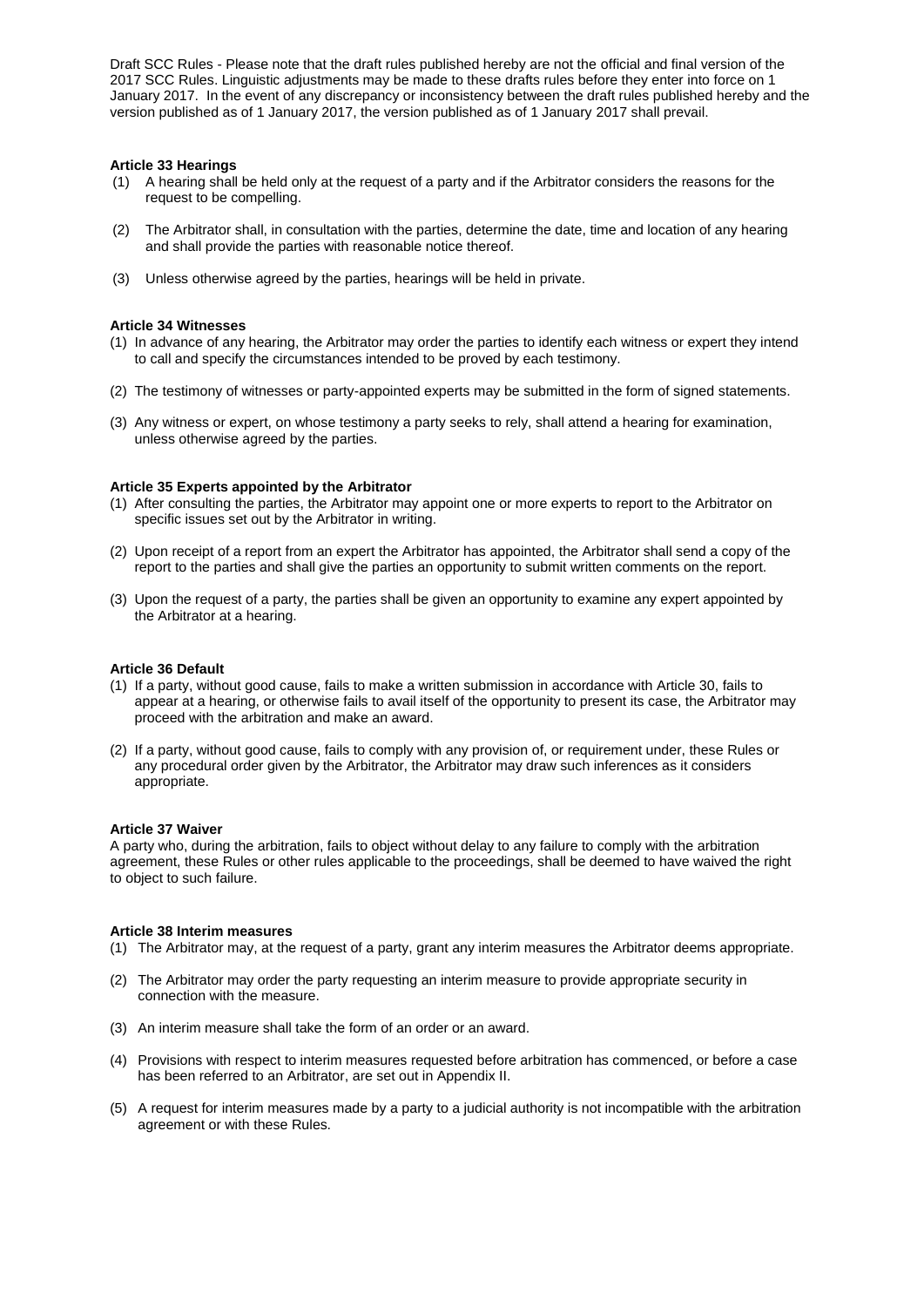#### **Article 39 Security for costs**

- (1) The Arbitrator may, in exceptional circumstances and at the request of a party, order any Claimant or Counterclaimant to provide security for costs in any manner the Arbitrator deems appropriate.
- (2) In determining whether to order security for costs, the Arbitrator shall have regard to:
	- (i) the prospects of success of the claims, counterclaims and defences;
	- (ii) the Claimant's or Counterclaimant's ability to comply with an adverse costs award and the availability of assets for enforcement of an adverse costs award;
	- (iii) whether it is appropriate in all the circumstances of the case to order one party to provide security; and
	- (iv) any other relevant circumstances.
- (3) If a party fails to comply with an order to provide security, the Arbitrator may stay or dismiss the party's claims in whole or in part.
- (4) Any decision to stay or to dismiss the party's claims shall take the form of an order or an award.

#### **Article 40 Summary procedure**

- (1) A party may request that the Arbitrator decide one or more issues of fact or law by way of summary procedure, without necessarily undertaking every procedural step that might otherwise be adopted for the arbitration.
- (2) A request for summary procedure may concern issues of jurisdiction, admissibility or the merits. It may include, for example, an assertion that:
	- (i) an allegation of fact or law material to the outcome of the case is manifestly unsustainable;
	- (ii) even if the facts alleged by the other party are assumed to be true, no award could be rendered in favour of that party under the applicable law; or
	- (iii) any issue of fact or law material to the outcome of the case is, for any other reason, suitable to determination by way of summary procedure.
- (3) The request shall specify the grounds relied on and the form of summary procedure proposed, and demonstrate that such procedure is efficient and appropriate in all the circumstances of the case.
- (4) After providing the other party an opportunity to submit comments, the Arbitrator shall issue an order either dismissing the request or fixing the summary procedure in the form the Arbitrator deems appropriate.
- (5) In determining whether to grant a request for summary procedure, the Arbitrator shall have regard to all relevant circumstances, including the extent to which the summary procedure contributes to a more efficient and expeditious resolution of the dispute.
- (6) If the request for summary procedure is granted, the Arbitrator shall seek to make an order or award on the issues under consideration in an efficient and expeditious manner having regard to the circumstances of the case, while giving each party an equal and reasonable opportunity to present its case pursuant to Article 24  $(2)$ .

#### **Article 41 Close of proceedings**

The Arbitrator shall declare the proceedings closed when the Arbitrator is satisfied that the parties have had a reasonable opportunity to present their cases. In exceptional circumstances, prior to the making of the final award, the Arbitrator may reopen the proceedings on the Arbitrator's own motion, or on the application of a party.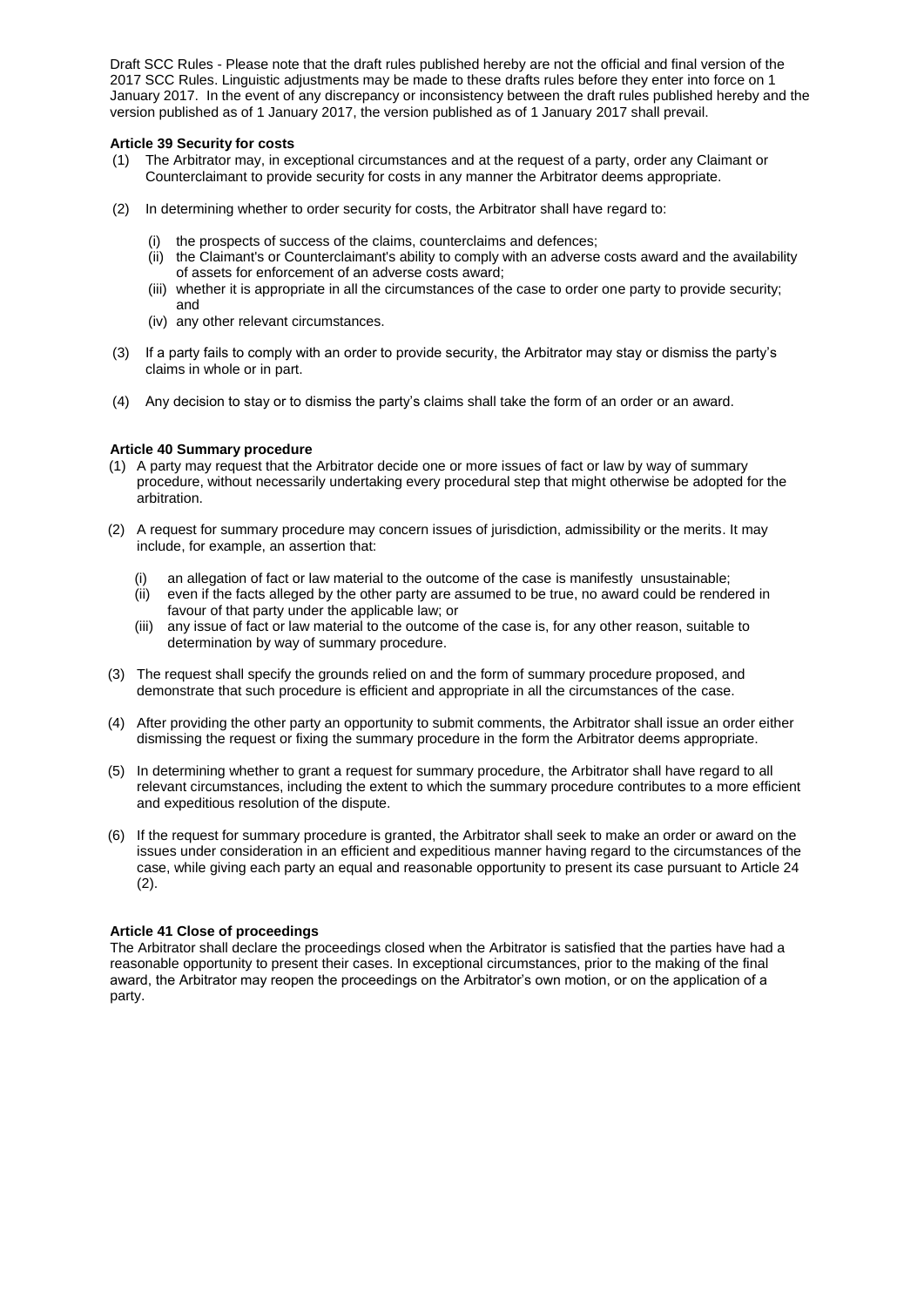#### **Awards and decisions**

#### **Article 42 Making of awards**

- (1) The Arbitrator shall make the award in writing and sign the award. A party may request a reasoned award no later than at the closing statement.
- (2) An award shall include the date of the award and the seat of arbitration in accordance with Article 26.
- (3) The Arbitrator shall deliver a copy of the award to each of the parties and to the SCC without delay.

#### **Article 43 Time limit for final award**

The final award shall be made no later than three months from the date the case was referred to the Arbitrator pursuant to Article 23. The Board may extend this time limit upon a reasoned request from the Arbitrator, or if otherwise deemed necessary, having due regard to the expedited nature of the proceedings.

#### **Article 44 Separate award**

The Arbitrator may decide a separate issue or part of the dispute in a separate award.

#### **Article 45 Settlement or other grounds for termination of the arbitration**

- (1) If the parties reach a settlement before the final award is made, the Arbitrator may, at the request of both parties, make a consent award recording the settlement.
- (2) If the arbitration is terminated for any other reason before the final award is made, the Arbitrator shall issue an award recording the termination.

#### **Article 46 Effect of an award**

An award shall be final and binding on the parties when rendered. By agreeing to arbitration under these Rules, the parties undertake to carry out any award without delay.

#### **Article 47 Correction and interpretation of an award**

- (1) Within 30 days of receiving an award, a party may, upon notice to the other party, request that the Arbitrator correct any clerical, typographical or computational errors in the award, or provide an interpretation of a specific point or part of the award. After giving the other party an opportunity to comment on the request and if the Arbitrator considers the request justified, the Arbitrator shall make the correction or provide the interpretation within 30 days of receiving the request.
- (2) The Arbitrator may correct any error of the type referred to in paragraph (1) above on the Arbitrator's own motion within 30 days of the date of an award.
- (3) Any correction or interpretation of an award shall be in writing and shall comply with the requirements of Article 42.

#### **Article 48 Additional award**

Within 30 days of receiving an award, a party may, upon notice to the other party, request that the Arbitrator make an additional award on claims presented in the arbitration but not determined in the award. After giving the other party an opportunity to comment on the request and if the Arbitrator considers the request justified, the Arbitrator shall make the additional award within 30 days of receiving the request. When deemed necessary, the Board may extend this 30 day time limit.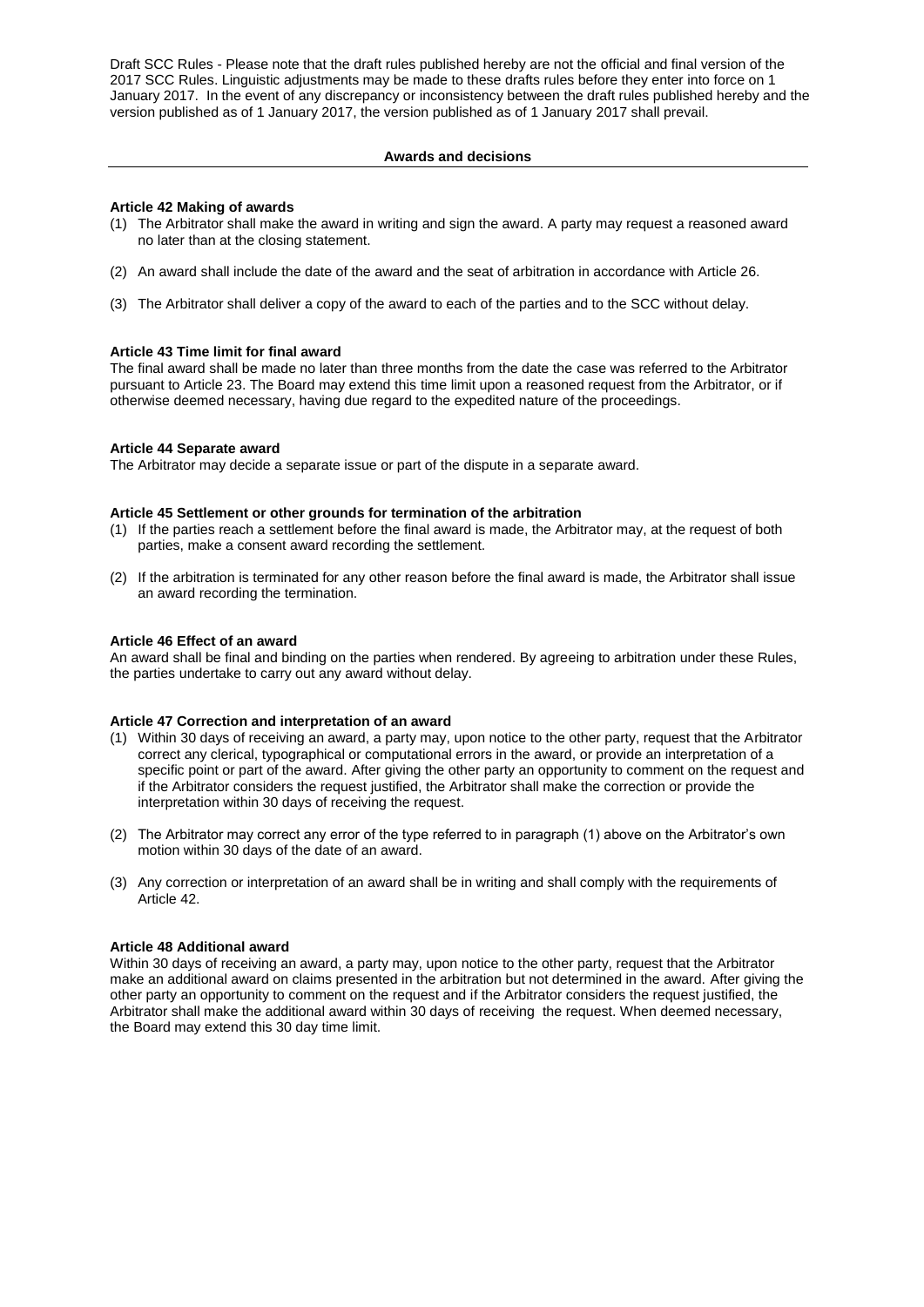#### **Costs of the Arbitration**

#### **Article 49 Costs of the Arbitration**

- (1) The Costs of the Arbitration consist of:
	- (i) the Fee of the Arbitrator;
	- (ii) the Administrative Fee; and
	- (iii) the expenses of the Arbitrator and the SCC.
- (2) Before making the final award, the Arbitrator shall request that the Board finally determine the Costs of the Arbitration. The Board shall finally determine the Costs of the Arbitration in accordance with the Schedule of Costs (Appendix III) in force on the date of commencement of the arbitration pursuant to Article 8.
- (3) In finally determining the Costs of the Arbitration, the Board shall have regard to the extent to which the Arbitrator has acted in an efficient and expeditious manner, the complexity of the dispute and any other relevant circumstances.
- (4) If the arbitration is terminated before the final award is made pursuant to Article 45, the Board shall finally determine the Costs of the Arbitration having regard to the stage of the arbitration, the work performed by the Arbitrator and any other relevant circumstances.
- (5) The Arbitrator shall include in the final award the Costs of the Arbitration as finally determined by the Board and specify the fees and expenses of the Arbitrator and the SCC.
- (6) Unless otherwise agreed by the parties, the Arbitrator shall, at the request of a party, apportion the Costs of the Arbitration between the parties, having regard to the outcome of the case, each party's contribution to the efficiency and expeditiousness of the arbitration and any other relevant circumstances.
- (7) The parties are jointly and severally liable to the Arbitrator and to the SCC for the Costs of the Arbitration.

#### **Article 50 Costs incurred by a party**

Unless otherwise agreed by the parties, the Arbitrator may in the final award, at the request of a party, order one party to pay any reasonable costs incurred by another party, including costs for legal representation, having regard to the outcome of the case, each party's contribution to the efficiency and expeditiousness of the arbitration and any other relevant circumstances.

#### **Article 51 Advance on Costs**

- (1) The Board shall determine an amount to be paid by the parties as an Advance on Costs.
- (2) The Advance on costs shall correspond to the estimated amount of the Costs of Arbitration pursuant to Article 49 (1).
- (3) Each party shall pay half of the Advance on Costs, unless separate advances are determined. Where counterclaims or set-offs are submitted, the Board may decide that each party shall pay the advances on costs corresponding to its claims.
- (4) At the request of the Arbitrator, or if otherwise deemed necessary, the Board may order parties to pay additional advances during the course of the arbitration.
- (5) If a party fails to make a required payment, the Secretariat shall give the other party an opportunity to do so within a specified period of time. If the payment is not made within that time, the Board shall dismiss the case in whole or in part. If the other party makes the required payment, the Arbitrator may, at the request of that party, make a separate award for reimbursement of the payment.
- (6) At any stage during the arbitration or after the Award has been made, the Board may draw on the Advance on Costs to cover the Costs of the Arbitration.
- (7) The Board may decide that part of the Advance on Costs may be provided in the form of a bank guarantee or in other form of security.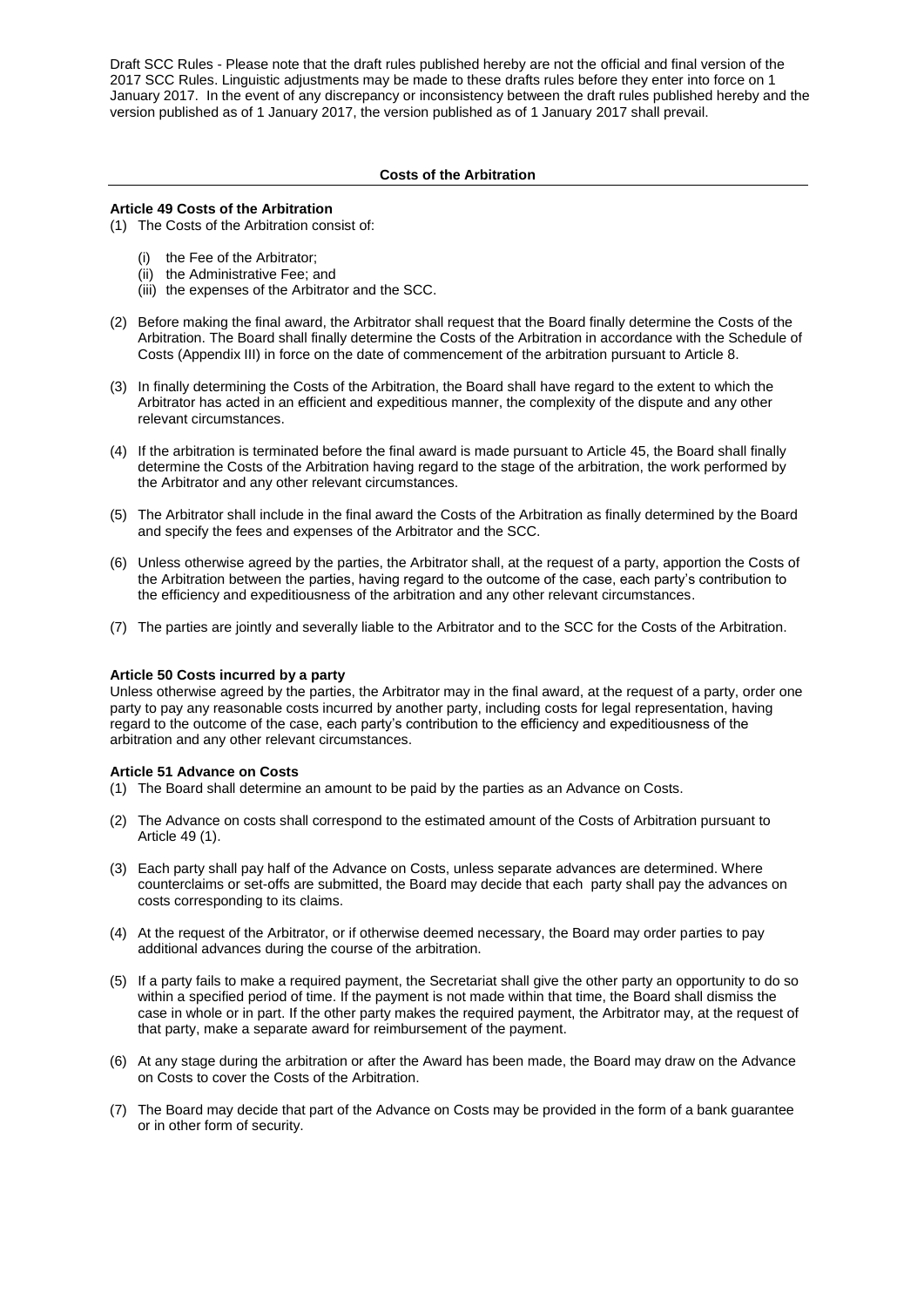#### **Miscellaneous**

#### **Article 52 Exclusion of liability**

Neither the SCC, the Arbitrator, the administrative secretary, nor any expert appointed by the Arbitrator, is liable to any party for any act or omission in connection with the arbitration unless such act or omission constitutes wilful misconduct or gross negligence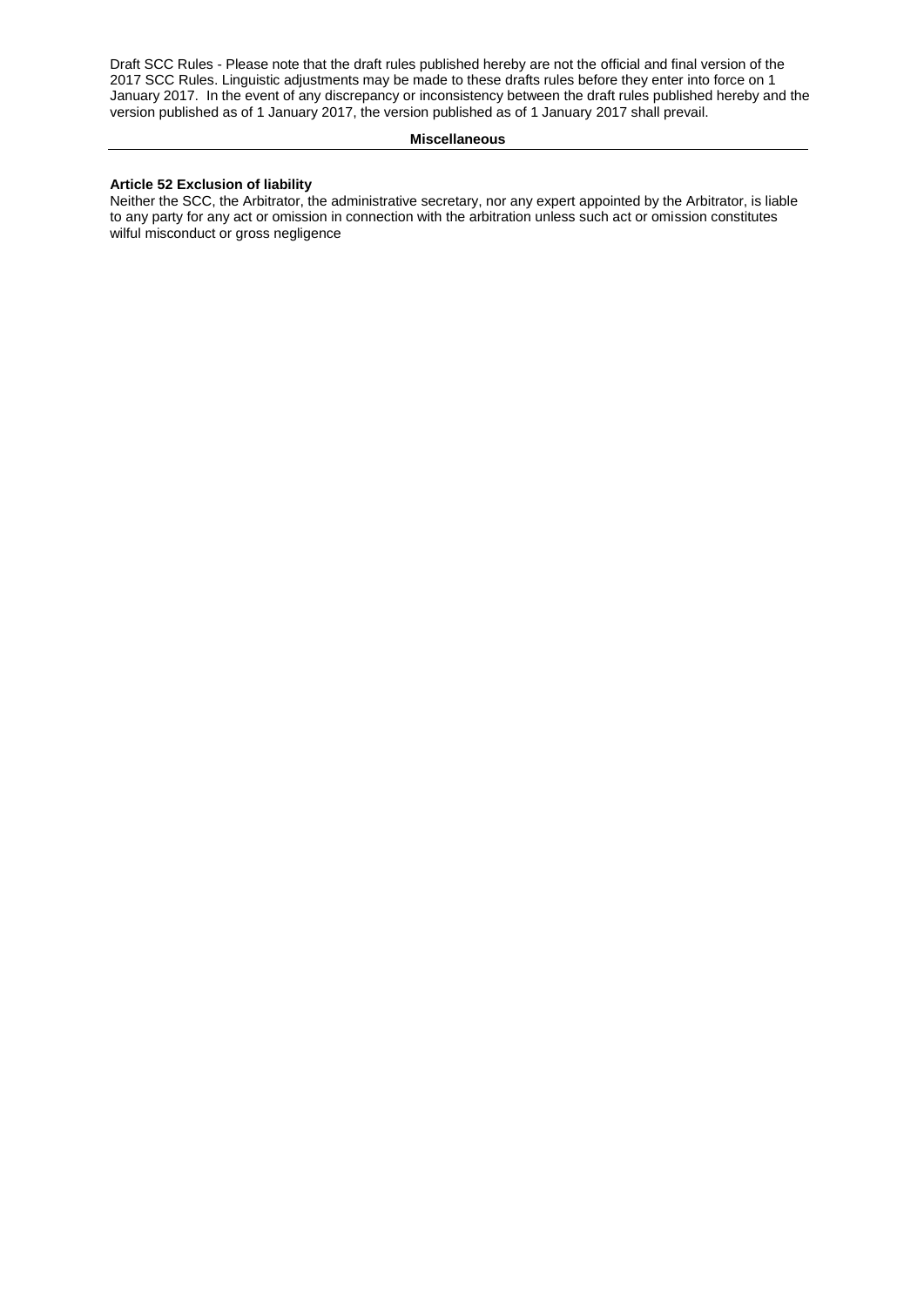#### **APPENDIX I**

#### **ORGANISATION**

#### **Article 1 About the SCC**

The Arbitration Institute of the Stockholm Chamber of Commerce (the "SCC") is a body providing administrative services in relation to the settlement of disputes. The SCC is part of the Stockholm Chamber of Commerce, but is independent in exercising its functions in the administration of disputes. The SCC is composed of a board of directors (the "Board") and a secretariat (the "Secretariat").

#### **Article 2 Function of the SCC**

The SCC does not itself decide disputes. The function of the SCC is to:

- (i) administer domestic and international disputes in accordance with the SCC Rules and other procedures or rules agreed upon by the parties; and
- (ii) provide information concerning arbitration and mediation matters.

#### **Article 3 The Board**

The Board shall be composed of one chairperson, a maximum of three vice-chairpersons and a maximum of 12 additional members. The Board includes both Swedish and non-Swedish nationals.

#### **Article 4 Appointment of the Board**

The Board shall be appointed by the Board of Directors of the Stockholm Chamber of Commerce (the "Board of Directors"). The members of the Board shall be appointed for a period of three years and, unless exceptional circumstances apply, are only eligible for re-appointment in their respective capacities for one further three year period.

#### **Article 5 Removal of a member of the Board**

In exceptional circumstances, the Board of Directors may remove a member of the Board. If a member resigns or is removed during a term of office, the Board of Directors shall appoint a new member for the remainder of the term.

#### **Article 6 Function of the Board**

The function of the Board is to take the decisions required of the SCC in administering disputes under the SCC Rules and any other rules or procedures agreed upon by the parties. Such decisions include decisions on the jurisdiction of the SCC, determination of advances on costs, appointment of arbitrators, decisions upon challenges to arbitrators, removal of arbitrators and the fixing of arbitration costs.

#### **Article 7 Decisions by the Board**

Two members of the Board form a quorum. If a majority is not attained, the Chairperson has the casting vote. The Chairperson or a Vice Chairperson may take decisions on behalf of the Board in urgent matters. A committee of the Board may be appointed to take certain decisions on behalf of the Board. The Board may delegate decisions to the Secretariat, including decisions on advances on costs, extension of time for rendering an award, dismissal for non-payment of registration fee, release of arbitrators and fixing of arbitration costs. Decisions by the Board are final.

#### **Article 8 The Secretariat**

The Secretariat acts under the direction of a Secretary General. The Secretariat carries out the functions assigned to it under the SCC Rules. The Secretariat may also take decisions delegated to it by the Board.

#### **Article 9 Procedures**

The SCC shall maintain the confidentiality of the arbitration and the award and shall deal with the arbitration in an impartial, efficient and expeditious manner.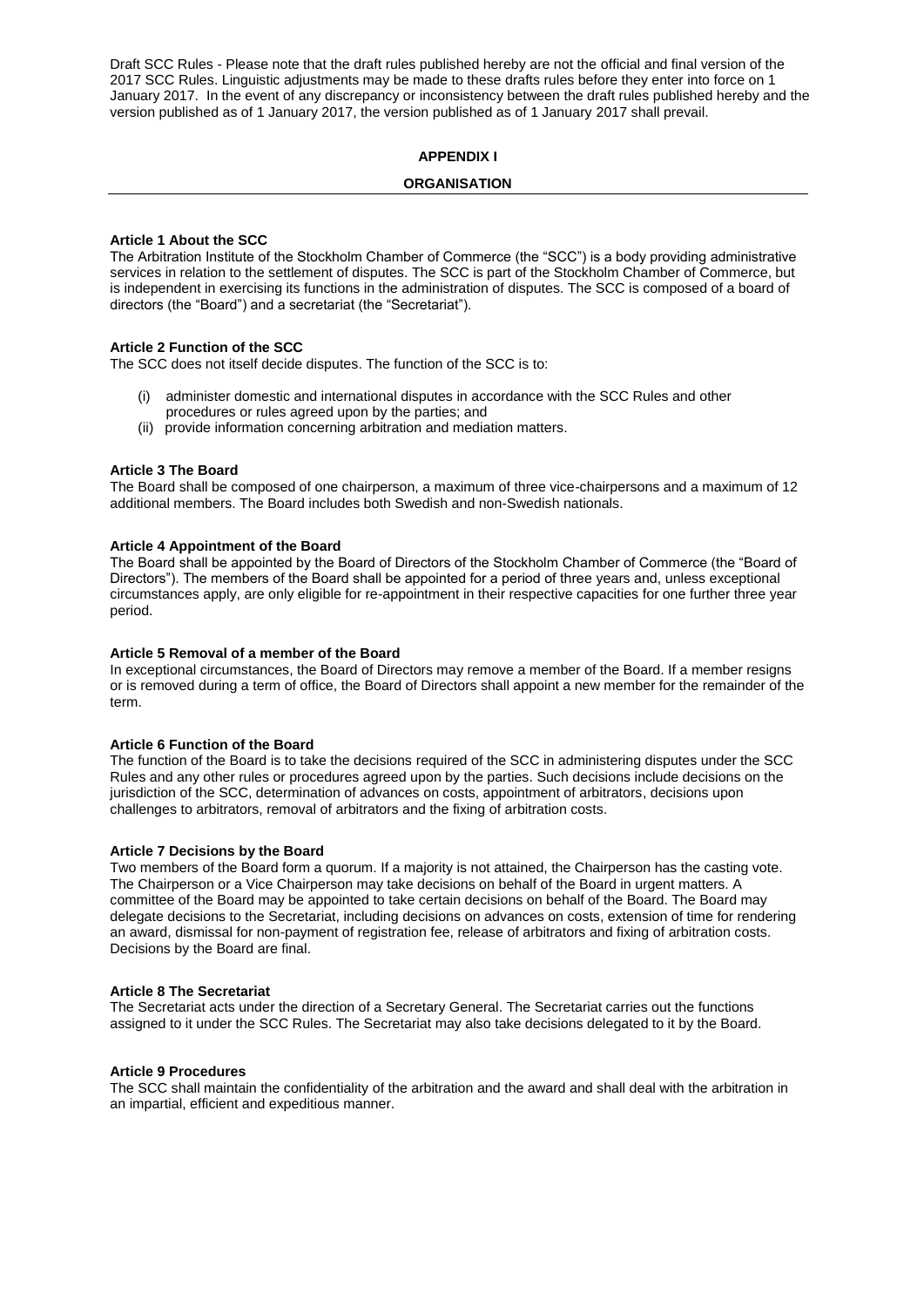#### **APPENDIX II**

#### **EMERGENCY ARBITRATOR**

#### **Article 1 Emergency Arbitrator**

- (1) A party may apply for the appointment of an Emergency Arbitrator until the case has been referred to the Arbitrator pursuant to Article 23 of the Rules for Expedited Arbitrations.
- (2) The powers of the Emergency Arbitrator shall be those set out in Article 38 (1)-(3) of the Rules for Expedited Arbitrations. Such powers terminate on referral of the case to the Arbitrator pursuant to Article 23 of the Rules for Expedited Arbitrations, or when an emergency decision ceases to be binding according to Article 9 (4) of this Appendix.

#### **Article 2 Application for the appointment of an Emergency Arbitrator**

An application for the appointment of an Emergency Arbitrator shall include:

- (i) a statement of the names, addresses, telephone and facsimile numbers and e-mail addresses of the parties and their counsel;
- (ii) a summary of the dispute;
- (iii) a statement of the interim relief sought and the reasons therefor;
- (iv) a copy or description of the arbitration agreement or clause under which the dispute is to be settled;
- (v) comments on the seat of the emergency proceedings, the applicable law(s) and the language(s) of the proceedings; and
- (vi) proof of payment of the costs for the emergency proceedings pursuant to Article 10 (1)-(2) of this Appendix.

#### **Article 3 Notice**

As soon as an application for the appointment of an Emergency Arbitrator has been received, the Secretariat shall send the application to the other party.

#### **Article 4 Appointment of the Emergency Arbitrator**

- (1) The Board shall seek to appoint an Emergency Arbitrator within 24 hours of receipt of the application.
- (2) An Emergency Arbitrator shall not be appointed if the SCC manifestly lacks jurisdiction over the dispute.
- (3) Article 20 of the Rules for Expedited Arbitrations applies to the challenge of an Emegency Arbitrator, except that a challenge must be made within 24 hours from the time the circumstances giving rise to the challenge became known to the party.
- (4) An Emergency Arbitrator may not act as an arbitrator in any future arbitration relating to the dispute, unless otherwise agreed by the parties.

#### **Article 5 Seat of the emergency proceedings**

The seat of the emergency proceedings shall be that which has been agreed upon by the parties as the seat of the arbitration. If the seat of the arbitration has not been agreed by the parties, the Board shall determine the seat of the emergency proceedings.

#### **Article 6 Referral to the Emergency Arbitrator**

Once an Emergency Arbitrator has been appointed, the Secretariat shall promptly refer the application to the Emergency Arbitrator.

#### **Article 7 Conduct of the emergency proceedings**

Article 24 of the Rules for Expedited Arbitrations shall apply to the emergency proceedings, taking into account the urgency inherent in such proceedings.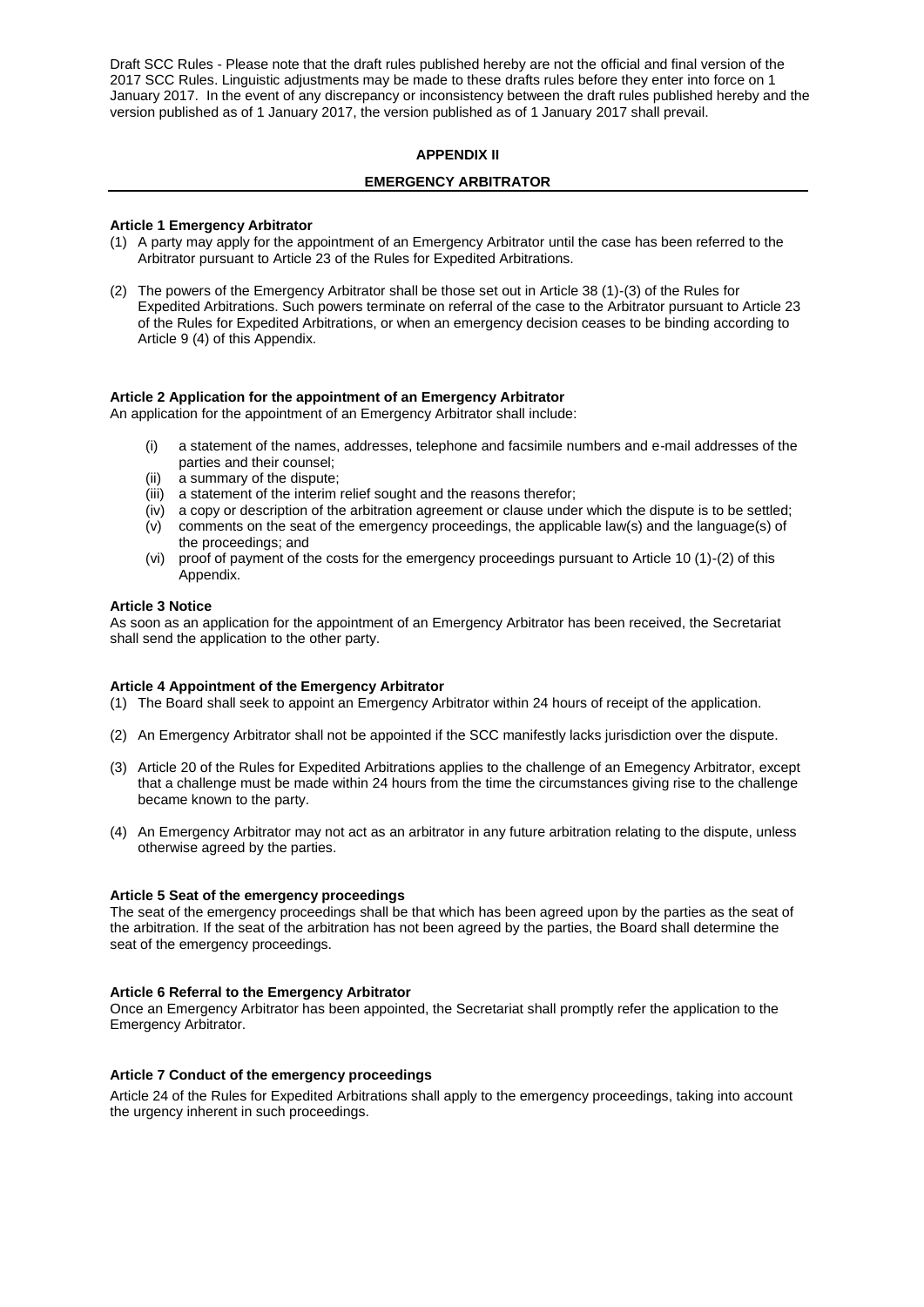#### **Article 8 Emergency decisions on interim measures**

- (1) Any emergency decision on interim measures shall be made no later than 5 days from the date the application was referred to the Emergency Arbitrator pursuant to Article 6 of this Appendix. The Board may extend this time limit upon a reasoned request from the Emergency Arbitrator, or if otherwise deemed necessary.
- (2) Any emergency decision on interim measures shall:
	- be made in writing;
	- (ii) state the date when it was made, the seat of the emergency proceedings and the reasons upon which the decision is based; and
	- (iii) be signed by the Emergency Arbitrator.
- (3) The Emergency Arbitrator shall promptly deliver a copy of the emergency decision to each of the parties and to the SCC.

#### **Article 9 Binding effect of emergency decisions**

(1) An emergency decision shall be binding on the parties when rendered.

- (2) At the reasoned request of a party, the Emergency Arbitrator may amend or revoke the emergency decision.
- (3) By agreeing to arbitration under the Rules for Expedited Arbitrations, the parties undertake to comply with any emergency decision without delay.
- (4) The emergency decision ceases to be binding if:
	- (i) the Emergency Arbitrator or an Arbitrator so decides;
	- (ii) an Arbitrator makes a final award;
	- (iii) arbitration is not commenced within 30 days from the date of the emergency decision; or
	- (iv) the case is not referred to an Arbitrator within 90 days from the date of the emergency decision.
- (5) An Arbitrator is not bound by the decision(s) and reasons of the Emergency Arbitrator.

#### **Article 10 Costs of the emergency proceedings**

- (1) The party applying for the appointment of an Emergency Arbitrator shall pay the costs set out in subparagraphs (2) (i) and (ii) below upon filing the application.
- (2) The costs of the emergency proceedings include:
	- (i) the fee of the Emergency Arbitrator which amounts to EUR 16 000;
	- (ii) the application fee of EUR 4 000; and
	- (iii) the reasonable costs incurred by the parties, including costs for legal representation.
- (3) At the request of the Emergency Arbitrator, or if otherwise deemed appropriate, the Board may decide to increase or reduce the costs set out in subparagraphs (2) (i) and (ii) above, having regard to the nature of the case, the work performed by the Emergency Arbitrator and the SCC and any other relevant circumstances.
- (4) If payment of the costs set out in subparagraphs (2) (i) and (ii) above is not made in due time, the Secretariat shall dismiss the application.
- (5) At the request of a party, the Emergency Arbitrator shall in the emergency decision apportion the costs of the emergency proceedings between the parties.
- (6) The Emergency Arbitrator shall apply the principles of Article 49 (6) of the Rules for Expedited Arbitrations when apportioning the costs of the emergency proceedings.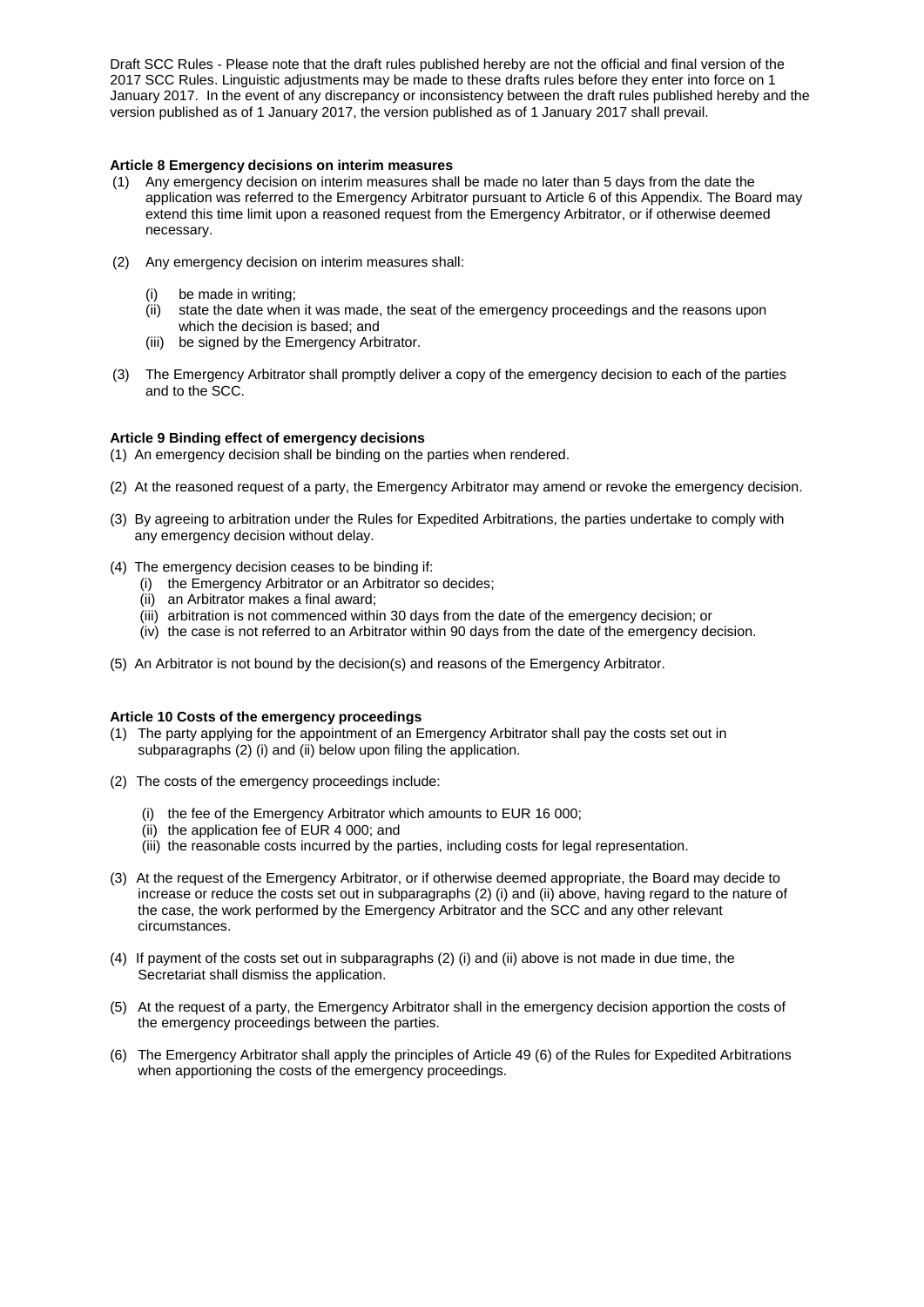#### **APPENDIX III**

#### **SCHEDULE OF COSTS**

#### **Arbitration Costs**

#### **Article 1 Registration Fee**

- (1) The Registration Fee referred to in Article 7 of the the Rules for Expedited Arbitrations is EUR 2 500.
- (2) The Registration Fee is non-refundable and constitutes a part of the Administrative Fee in Article 3 below. The Registration Fee shall be credited to the Advance on Costs to be paid by the Claimant pursuant to Article 51 of the Rules for Expedited Arbitrations.

#### **Article 2 Fee of the Arbitrator**

- (1) The Board shall determine the Fee of the Arbitrator based on the amount in dispute in accordance with the table below.
- (2) The amount in dispute shall be the aggregate value of all claims, counterclaims and set-offs. Where the amount in dispute cannot be ascertained, the Board shall determine the Fee of the Arbitrator taking all relevant circumstances into account.
- (3) In exceptional circumstances, the Board may deviate from the amounts set out in the table.

#### **Article 3 Administrative Fee**

- (1) The Administrative Fee shall be determined in accordance with the table below.
- (2) The amount in dispute shall be the aggregate value of all claims, counterclaims and set-offs. Where the amount in dispute cannot be ascertained, the Board shall determine the Administrative Fee taking all relevant circumstances into account.
- (3) In exceptional circumstances, the Board may deviate from the amounts set out in the table.

#### **Article 4 Expenses**

In addition to the Fee of the Arbitrator and the Administrative Fee, the Board shall fix an amount to cover any reasonable expenses incurred by the Arbitrator and the SCC. The expenses of the Arbitrator may include the fee and expenses of any expert appointed by the Arbitrator pursuant to Article 35 of the Rules for Expedited Arbitrations.

#### **Article 5 Pledge**

By paying the Advance on Costs pursuant to Article 51 (1) of the Rules for Expedited Arbitrations, each party irrevocably and unconditionally pledges to the SCC and to the Arbitrator, as represented by the SCC, any rights over any amount paid to the SCC as continuing security for any liabilities for the Costs of the Arbitration.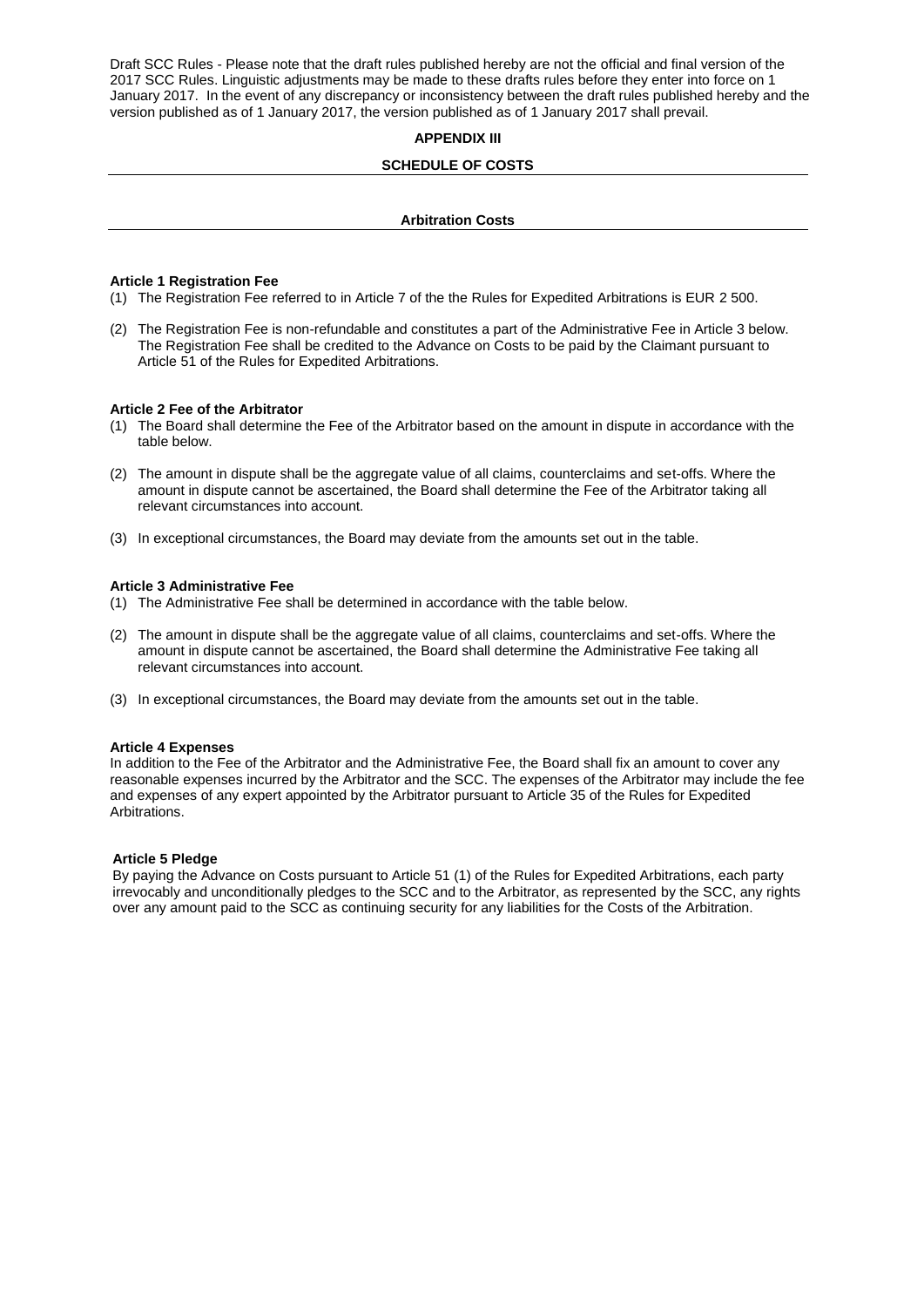## **ARBITRATOR'S FEE**

| <b>Amount in dispute</b>       | <b>Arbitrator's Fee (EUR)</b>                        |                                                      |  |
|--------------------------------|------------------------------------------------------|------------------------------------------------------|--|
| (EUR)                          | Minimum (EUR)                                        | Maximum (EUR)                                        |  |
| to 25 000                      | 4 000                                                | 7000                                                 |  |
| from 25 001<br>to 50 000       | $4000 + 2%$<br>of the amount<br>above 25 000         | $7000 + 6%$<br>of the amount<br>above 25 000         |  |
| from 50 001<br>to 100 000      | 4 500 + 0,8 $%$<br>of the amount<br>above 50 000     | $8500 + 4%$<br>of the amount<br>above 50 000         |  |
| from 100 001<br>to 500 000     | 4 900 + 1.5 $%$<br>of the amount<br>above 100 000    | 10 500 + 3.4 $%$<br>of the amount<br>above 100 000   |  |
| from 500 001<br>to 1 000 000   | $10900 + 1%$<br>of the amount<br>above 500 000       | $24100 + 2,4%$<br>of the amount<br>above 500 000     |  |
| from 1 000 001<br>to 2 000 000 | 15 900 + 0,8 $%$<br>of the amount<br>above 1 000 000 | 36 100 + 1,6 $%$<br>of the amount<br>above 1 000 000 |  |
| from 2 000 001<br>to 5 000 000 | 23 900 + $0.4$ %<br>of the amount<br>above 2 000 000 | 52 100 + 1 $%$<br>of the amount<br>above 2 000 000   |  |
| from 5 000 001                 | To be determined by<br>the Board                     | To be determined by<br>the Board                     |  |